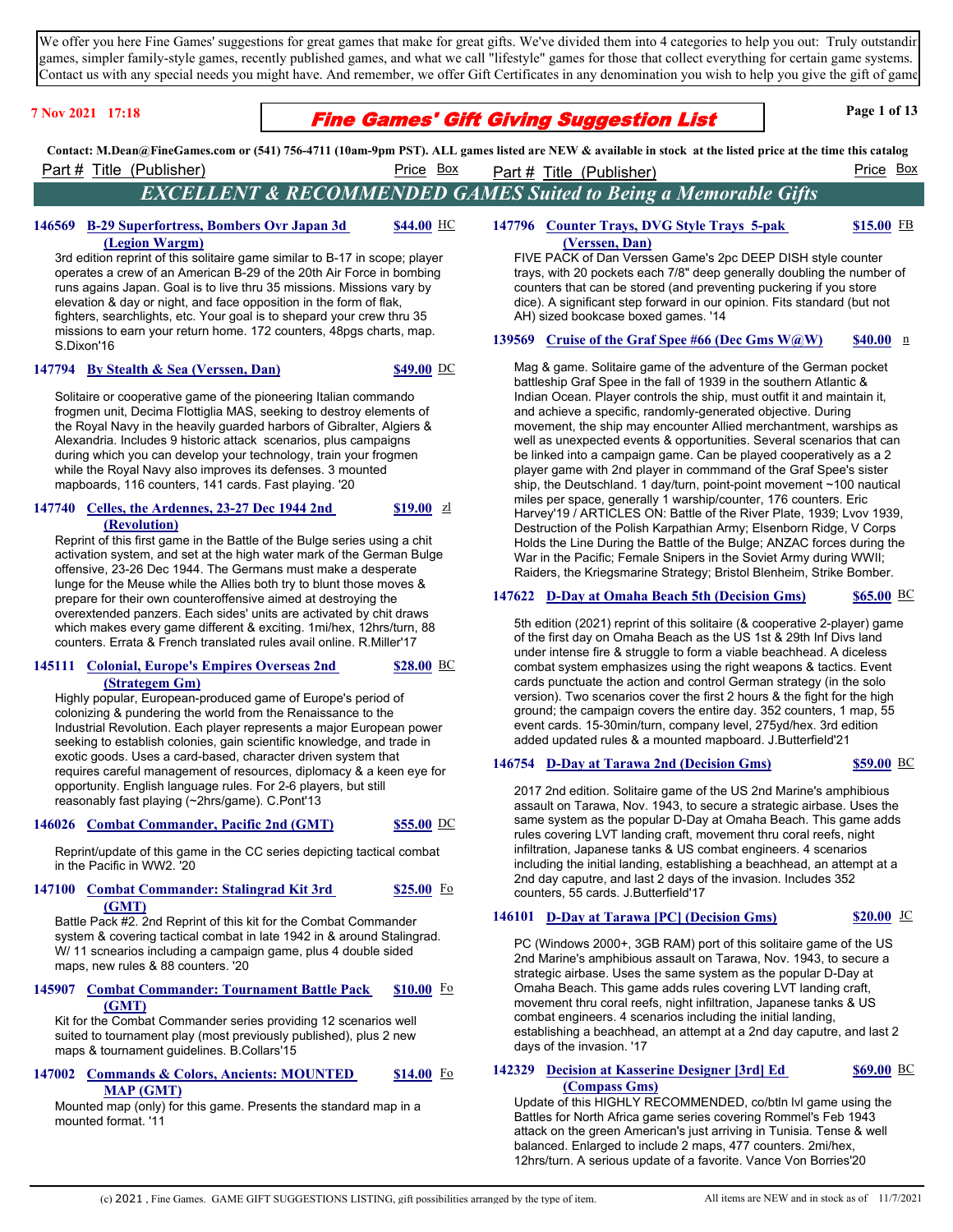## **Fine Games' Gift Giving Suggestion List** Page 2 of 13

## Part # Title (Publisher) **Price Box** Part # Title (Publisher) Price Box

# *EXCELLENT & RECOMMENDED GAMES Suited to Being a Memorable Gifts*

146312 **Hunted, The..., Twilight of U-Boats 43-5 (Consim Press)**

#### **\$32.00**

**Gms)** Boxed update of this of this acclaimed btln level game of the war in northern Africa, 1940-43, from Libya to Egypt to Tunisia & now including Algeria. Uses large movement factors, allows multiple forms of combat plus defensive reaction, specialized units, and more detailed air system. Now integrated w/ Trail of Fox, adds a new Algerian map, & revises maps & OoB. 19 years in the making. 10mi/hex 1mo/turn, rgt/brig/div level, 6 maps of varying sizes, 560 counters. 48 event cards. R.Berg, D.Niles, S.Copley, C.Perello'19

### **147266 East Front II [3rd] (Columbia) \$92.99** BC

**\$79.00**

Redesign of earlier East Front game, now incorporating VolgaFront kit & adding northern Finland, the Caucauses, the Middle East & the Balkans to two enlarged maps (34x45" total). Blocks & labels are revised. Simple, fast playing, yet challenging game of the war in the east, '41-45, using Columbia's block system. Highly polished system is difficult only in that so many options are possible while resources in the form of supply constrains options. '06

### **147175 Enemy Action, Ardennes (Compass Gms) \$100.00** DC

**146540 Desert Fox 1940-43 Deluxe [3rd] (Decision** 

Rgt/div level game of the Battle of the Bulge using a card-driven, diceless game system. Includes a 2-player version but also allows solitaire play as either German or Allied players. Card-driven impulse system & Combat resolved purely thru a chit pull. 1day/turn, 2.5mi/hex, rgt/div level. 3 countersheets, 3 maps. J.Butterfield'15

### **142034 Fantasy Trip, Wizard 4th (S. Jackson) \$9.00** SC

One of the two foundation games for the Fantasy Trip role playing game system. This one focuses on magical combat (while its companion, Melee, focuses on conventional combat). Players create their wizard, choose their spells & engage in combat. Success brings more ability, failure means death. 62 counters. Packaged in a small case. Steve Jackson'19

#### 147062 Field Commander Alexander 2nd (Verssen, **Dan) \$39.00**

Reprint. Fast playing Solitaire game of Alexander the Great's expansionary expedition followed by a period of managing the conquered lands. Includes 4 campaigns (Granicus, Issus, Tyre, Guagamela), 5 small maps, 176 counters. D.Verssen'09

#### 147630 **Germany, Battle for... Deluxe 4th (Decision Gms) \$45.00**

Deluxe update of this unique game of the last year of the 3rd Reich. One player takes Soviets & western Germans, the other the western Allies & eastern Germans. Great, simple, RECOMMENDED game for beginners & experts alike. 4th edition overhauled with mounted map that extends the playing area eastward; uses larger & thicker counters; includes both the original & revised countersets plus new supply counters; and the rules are in color. J.Dunnigan, Donald Johnson'21

#### **144251 Greatest Day, Battle for Normandy v.1 (MultiMan Pub) \$199.00**

First of a planned 3 game set to cover all of the Normandy landings. Large game using the Grand Tactical Game series (ala Devil's Cauldron & Where Eagles Dare) to cover the D-Day landings at Sword, Juno & Gold beaches. Includes 17 scenarios, 16 countersheets, 4 maps (3 dbl-sided) plus 8 map extensions. Big, did we say BIG?, and bulky. A.Starkweather'15

Solitaire, tactical game of the U-Boat war after the point where the U-Boats became the hunted rather than the hunters due to allied technological & logistical advancements. Uses The Hunters game system, and can be melded into earlier The Hunters game to model actions over the entire war. Player commands a U-Boat, and still must attemp to destroy Allied shipping. But the player will find the going very difficult, and staying alive an iffy proposition over multiple missions thru the 1943-45 period. 11 major U-Boat designs are included, with their systems in great detail. Patrols may be assigned in the Arctic, Atlantic, S Atlantic, Indian Ocean, Caribbean and the Pacific. 2 countersheets. Gregory Smith'20

### **145851 Imperium Romanum 3rd (Decision Gms) \$105.00** LB

Overhaul of this RECOMMENDED 2-6 player game of military, political & economic conflict thruout the Roman era and the Mediterranean in numerous scenarios. Covers 700 years of history from the 1st century BC, in 40 scenarios (6 new). Can be played with as few as 2 players, but remains a great multi-player game. Components updated to enhance play, with color leaders & neutral units, and a enlarged map, plus new optional rules. 3.5 maps, 964 counters, color rules. Legion level, 50mi/hex, complex. A Nofi'18

#### 147223 **Iron Curtain, Central Europe 1945-89 (MultiMan Pub) \$64.00**

Game of potential wars between NATO & Warsaw Pact forces in central Europe at 5 points spanning the length of the Cold War. War can erupt in 1945, 1962, 1975, 1983 or 1989. Uses the Standard Combat (SCS) game system. Includes 3 scenarios in which NATO invades the east (including Churchill's 1945 plan. Units generally begin in a peacetime footing, and have variable amounts of time to ramp up to the harsh reality. Includes nuclear & chemical warefare, air & air mobile forces, Includes 1 map, 1120 counters, 8 scenarios. Carl Fung'20

### **147258 Julius Caesar (Columbia) \$67.00** BC

Strategic level, block-style game of the Roman Civil War, 49-45BC, as an uppity Caesar & his successor, Marc Antony (w/ Cleopatra) take on Pompey, Brutus, et al. Includes 63 blocks, 27 special event cards. J.Thompson, G.Dalgliesh'10

#### 147302 **Khe Sanh '68, Marines Under Siege (Decision Gms) \$12.50**

Solitaire folio game of the marine corp's defense of Khe Sanh just prior & during the Tet Offensive of 1968. Game accepts the belief of the US high command that an attack on the base was intended to capture the base rather than a feint. Goal is to use scarce resources wisely & maximize NVA casualties. 40 counters, 18 cards, small point-point map. '15

### **147552 La Bataille de La Moscowa 4th (Clash Arms) \$118.00** FB

3rd reprint of this btln/rgt level battle of Borodino, Sept 1812, on 4 maps with c.1000 units using the classic La Bataille game system. This version uses the CofA colorful ensignias on counters rather than NATO symbols, revises the OoB, maps & rules, & expands the area covered by the maps. 100m/hex, 100men/strength pt. A labor of love. '11

### **147110 Labyrinth: Forever War 2015 - ? Kit (GMT) \$20.00** zl

2nd kit for Labyrinth. Continues where The Awakening Kit left off, adding new rules & event cards to cover the events from 2015-2020, including Trump becoming president with his own style of warfare. '20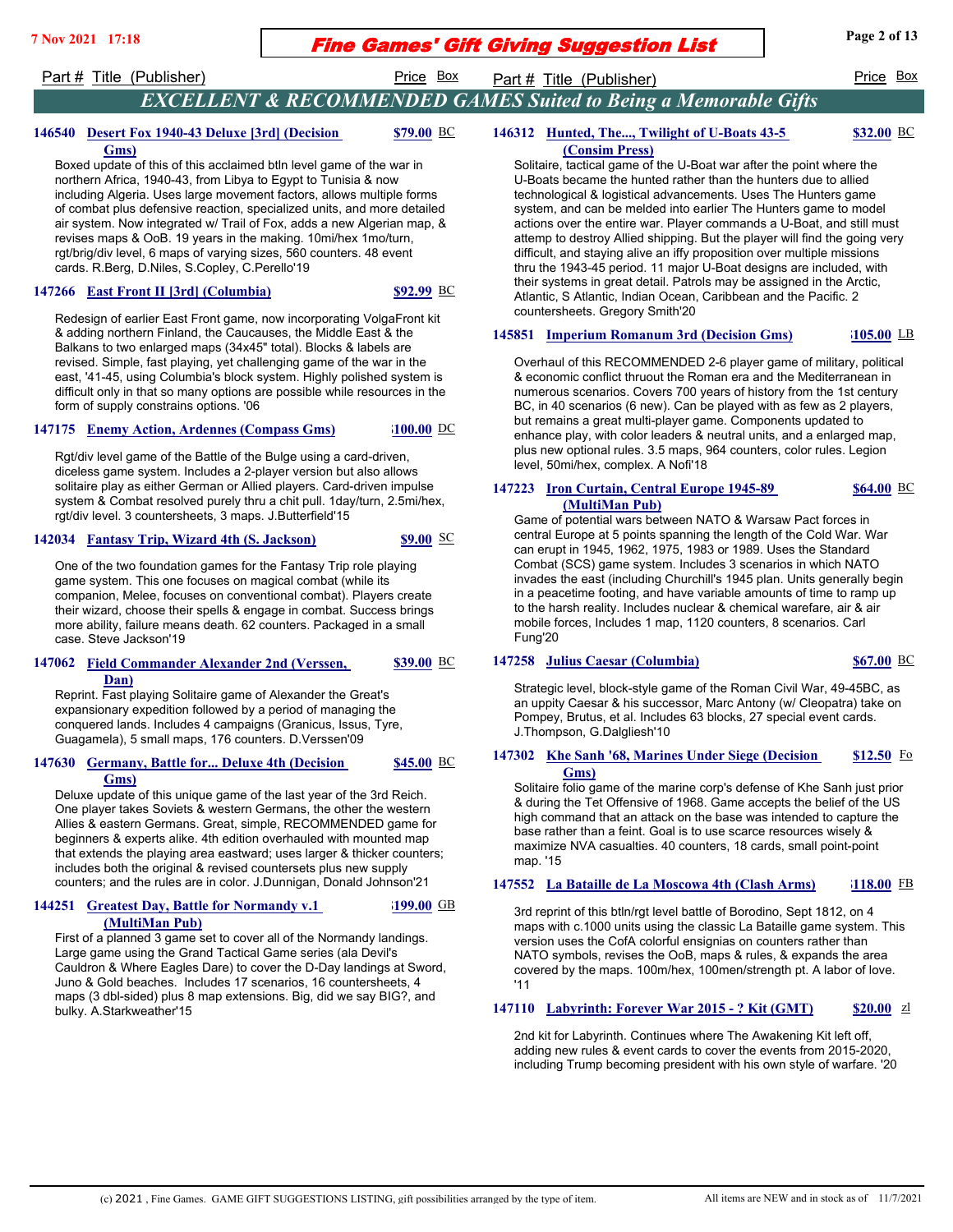# **Fine Games' Gift Giving Suggestion List** Page 3 of 13

Part # Title (Publisher) **Price Box** Part # Title (Publisher) Price Box

## *EXCELLENT & RECOMMENDED GAMES Suited to Being a Memorable Gifts*

### **147448 Little Bighorn 3rd (Legion Wargm) \$54.74** BC

2016 3rd edition. ■ Revision of this award-wining game of the battle that ended Custer's career as an rash Indian fighter commanding the US 7th Cavalry. Custer divides his forces then blunders into a mass encampment of Cherokee & Sioux Indian and is ultimately surrounded and annihilated. This game focuses on Custer's forces, with options for the arrival of Gibon's forces and/or the use of the latter's gattling guns in this battle; Rosebud, a sister game, covers Cook's forces. Tactical level, with 20min/turn. Ammo and supply is a key factor. 440 large counters, 2 maps. M.Taylor'16

### **147053 Napoleon at Waterloo 4th (Decision Gms) \$22.00** HC

Includes PC version of the game as well on CD-ROM. Colorized update & 3rd revision of SPI's long popular & simple game on the Battle of Waterloo game, 18 June 1815. RECOMMENDED, both for BEGINNERS & for those looking for a quick playing, often exciting game. Div level, 0.5mi/hex, fast playing, relatively simply, with high solitaire suitability. J.Miranda, J.Dunnigan'14

### **144988 Next War, Korea 3rd (GMT) \$60.00** BC

Update of this long-popular, moderate complexity game of renewed hostilities in Korea. C Roberts award for Best Post WW2 boardgame 2 colorful maps depict the entire Korean penisula in detail. Allows for the 2 backing superpowers, US & China, to decide their level of commitment & support. 2nd edition updates with current OoB & full range of possible weaponry (including nukes) should one side decide

to go for it. Btln/rgt/div level, 1026 counters, 3.5day/turn, 7.5mi/hex. M.Land,G.Billingsley'20

### **146268 Next War: Supplement #2 Kit (GMT) \$14.46** zl

Kit adding a number of new & advanced rules to the Next War game series including new weapons (including nukes) air system updates, refugees, Chinese OoB, and new counters. '20

### **147405 Persian Incursion (Clash Arms) \$49.00** BC

Complete game covering the strategic, military & political game of the what-if of the consequences of an Israeli military campaign against Iran, esp its nuclear industry. Uses a Harpoon system to resolve military conflict, but is as much a game of card-based diplomatic action in which political, intel & military resources are spent to influence events & shape public opinion. Includes lengthy rulebook w/ analysis of the current situation, 280 counters, 110 cards. L.Bond, C.Carlson, J.Dougherty'11

#### **146780 Phobos Rising! Insurgency on Mars (Decision Gms) \$11.00**

Small, solitaire folio game of a mass uprising or revolt on Mars & thruout the Solar System against the Earth Federation. Player begins the game with a handful of scattered team members & resources. Your goal is to recruit additional agents & skills, obtain specialized gear, and acquire shuttles to speed movment. 40 counters, 18 cards. '16

#### **147084 Picket Duty, Kamikaze Attacks Okinawa 2d (Legion Wargm) \$50.00**

Reprint of this solitaire game of the US defense of the core of its naval fleet using 16 radar picket stations surrounding the fleet near Okinawa, March-June 1945, in the form of destroyers. Your goal as the destroyers is to simply survive. Player manages many of the gunnery & damage control systems of a Fletcher-class DD. Basic & advanced rules, 6 scenarios plus 2 hypothetical scenarios, a mini campaign & full campaign. 27 types of Japanese planes depicted. 8hrs/turn, 400 counters. S.Dixon'18

#### **145395 RAF, the Battle of Britain Deluxe 5th (Decision Gms) \$92.00**

Deluxe update of this highly regarded solitaire game of the Battle of Britain during the summer of 1940. By same designer as SPI/TSR's detailed Battle Over Britain. This version allows solitaire control of the RAF (as in the original game) or Luftwaffe, plus adds full 2 player rules. 2hr/move, 1day/raid, sqd level, 1"/20mi. 176 counters, dbl-sided mounted map, 165 cards. John Butterfield'19

### **147263 Richard III, Wars of the Roses (Columbia) \$63.00** BC

Block-style game of the War of the Roses, where supporters of the houses of Lancaster & York duke it out to see who will rule England. Expands upon Hammer of the Scots system by enhancing the event deck. 63 blocks (representing the major nobles), 25 event cards. J.Taylor'09

### **147287 Space Empires 4x 4th (GMT) \$52.50** DC

2020 reprint in a larger box. 1-4 player game of galactic space eXploration, eXpansion, eXploitation & eXtermination! Players explore a largely empty map of space, discovering 12 types of space terrain including asteroids, planets, nebulae. Players can form colones for long term growth, or mining operations for quick income. And build ships from 10 classes and 50 levels of tech. And of course when empires meet, there is conflict... Multiple scenarios and very high solitaire suitability. 4 countersheets, mounted map. J.Krohn'20

### **146700 Stalingrad, Battle for... 2nd (Excalibre) \$54.99** BC

Revision & graphic update of this popular, Co-Btln level game of the bitter battle for & around Stalingrad in Fall 1942. 7 weekly turns w/ variable impulses.System reflects the different armies involved, with German air & artillery, command structure, and Soviet numbers & determination to fight for every building. Designed by the man who brought us Squad Leader. 2nd edition enhanced with an additional 200 counters, plus a booklet of optional rules. 600m/hex, 1wk/turn, 600 counters. John Hill'11

#### **147450 Target For Today, Bombers Over the Reich (Legion Wargm) \$59.00**

Update of a game previously publsihed as a print-it-yourself game. Solitaire game of the US daylight strategic bombing campaign in Europe late in World War II. Update & enlargement of earlier B-17, Queen of the Sky game, with revisions to make it as historical as possible. Player manages the crew of a B-17F or G, or a B-24D or J, bomber thru individual missions & over the course of a 30-mission tour of duty. Multiple manuals, 232 counters of varying sizes. Steve Dixon'17

### **147452 Target for Tonight (Legion Wargm) \$65.00** BC

Sequel to very popular Target for Today game. Solitaire game covering Britain's nighttime strategic bombing campaign over Europe, 1942-45. Player commands individual RAF bombers on night missions in any of 12 campaigns each with individual missions. Goal is to survive your tour of duty. Mounted map, 204 counters. Steve Dixon, Bob Best'20

### **144942 Thunder in the East (Victory Pt) \$135.00** GB

Strategic level game of the War in the East during World War II, 1941-44, designed by Frank Chadwick. Game represents a (huge) expansion of GDW's Battle for Moscow into a full-sized game covering most of the War in the East. Emphasis is on fun & playability. Includes 6 seasonal scenarios, plus a full campaign game. Corp/army level, 30mi/hex 1-2wks/turn. Likely a good game for beginners. Huge, 4-section map, 1050 counters, 84 cards, custome dice. First of an intended ETO series of games covering all of WWII in Europe. Frank Chadwick'19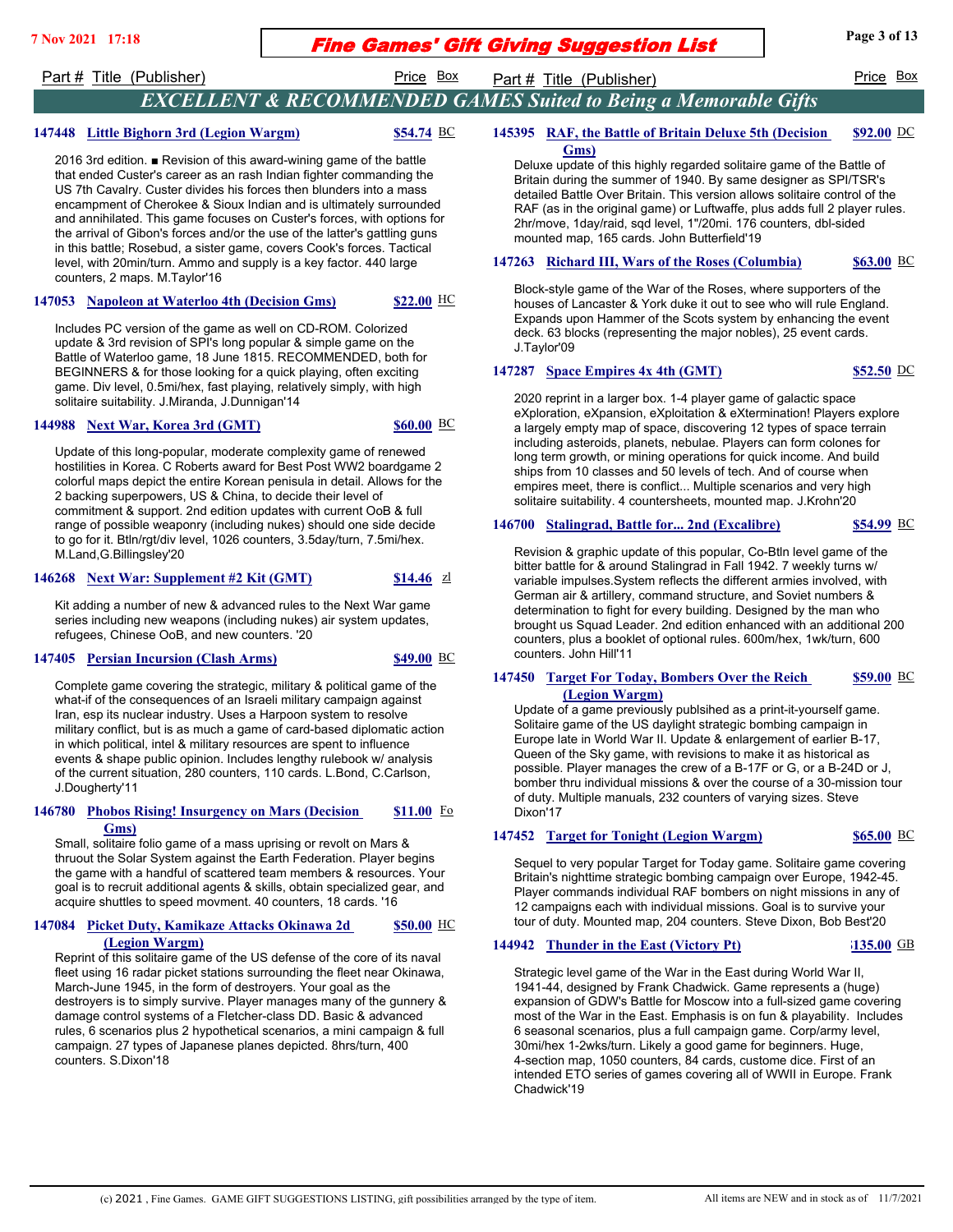# **Fine Games' Gift Giving Suggestion List** Page 4 of 13

Part # Title (Publisher) Price Box Part # Title (Publisher) Price Box Price Box

**(Clash Arms)**

**\$82.00**

*EXCELLENT & RECOMMENDED GAMES Suited to Being a Memorable Gifts* 147364 Warfighter, WWII: Exp 40 UK Airborne Kit **(Verssen, Dan) \$14.00**

56-card deck adding cards specific to Britain's airborne forces in World War II to the game. Just mix them into your Warfighter decks. '20

#### 147363 Warfighter, WWII: Exp 43 Invasions Kit **(Verssen, Dan) \$14.00**

56-card deck adding cards specific to adding beach invasions to the game. '20

#### 146227 Warfighter, WWII: Exp 50 Bastogne (Verssen, **Dan) \$14.00**

56-card deck adding cards specific to the battle around Bastogne during the Battle of the Bulge, Dec 1944. Just mix them into your Warfighter decks. '20

#### 143954 Warfighter, WWII: Exp 52 Dieppe (Verssen, **Dan) \$14.00**

56-card deck adding cards specific to the raid on Dieppe, France, by Canadian forces in 1942. Just mix them into your Warfighter decks. '20

#### **147362** Warfighter, WWII: Exp 53 Iwo Jima (Verssen, **Dan) \$14.00**

56-card deck adding cards specific to the US invasion of Iwo Jima, 1945. Just mix them into your Warfighter decks. '20

#### 147440 Warfighter, WWII: Exp 56 Tarawa (Verssen, **Dan) \$15.00**

56-card deck adding cards specific to the US invasion of Tarawa, 1943. Just mix them into your Warfighter decks. '20~~

### **147384 Waterloo, Napoleon's Last Battle (Companion) \$56.00** BC

Area-move, impulse-driven game of the final battle of Waterloo, 18 June 1815, using a system akin to the Storm Over series. Players alternate activating a leader's units in each impulse until both players pass or a die roll ends the turn. Brig level, 10 turns. Entirely separate game from the Phalanx game of same title. Mark Scarbrough'19

### **144694 Wellington's Victory 3rd (Decision Gms) \$109.00** LB

Colorized & revised update of this grand tactical monster game of the final day & battles at Waterloo, 18 June 1815. System streamlined to require only one die roll to resolve fire combat & disorder. Originally, game attempted to recature the success of Terrible Swift Swords in the Napoleonic era, but was never as successful. System focuses on line of sight, formations (including skirmishers) & facing, effectiveness, shock effects, morale, etc. Scenarios for Hougoumont, La Haye Sainte, Plancenoit, historical day campaign, & a hypothetical early French assault. 1960 counters, btln/rgt level, 110yd/hex, 15min turns. F Davis'15

### **147553 Wings of the Motherland 3rd (Clash Arms) \$115.00** DC

Fourth volume in the Fighting Wings (Whistling Death) game series. Covers air combat on the Eastern Front during World War II from the German invasion to the fall of Berlin. This edition includes 48 mostly new aircraft, 2 double-sided maps, 630 counters. Includes more emphasis on air-ground combat than prior games in the series. 3rd edition rules have smoother, cleaner mechanics, 150 air combat & 60 ground & anti-shipping scenarios. 48 aircraft & 16 types of naval vessels. Received 4 Charlie Roberts award nominations in 2019. JD Webster'20

### **147599 World at War 3rd (GMT) \$114.00** DC

2018 Reprint. Evolution & further development of AH's Advanced Third Reich & Emp of Rising Sun. Completes the game system, refining the rules with various enhancements. 12 scenarios & campaigns. Adds named capitol ships, naval construction, oil consumption, diplomacy rules, and additional terrain types. A massive game set with 10 countersheets, 4 maps. 3mo/turn, 60 or 100mi/hex, Div/corp level, individ cap ships. Complex. B.Harper'18

Moderate sized, card-driven game of the Russian Civil War, 1918-21. Richly illustrated political cards determine control of the 18 factions early in the conflict (each of which may negatively impact other factions). Action cards are used to move, initiate combat or implent events such as reinforcement, mutinies, redeploy units, etc. Leader cards represent the personalities of this turbulent time. 2 maps, 3 countersheets, 220 cards. D.Dockter'19

2019 deluxe 2nd edition. Substantial revision that incorporates the previously separate players guide, uses 2 maps & 3 countersheets, & wooden markers rather than glass stones, plus rules revisions.

144910 **Triumph of Chaos, Russian Civil War 2nd** 

#### **145636**  Warfighter, WWII Pacific Theater (Verssen, **Dan) \$45.00**

Base game in a very extened, intended set of game & kits allowing coverage of WWII combat in the Pacific to parallel earlier game on the European theater as well as kits for the various combatants in WWII and in the Korean War. This is the base (core) game. Card game for 1-6 players (including solitaire); you play cooperatively against the game system on squad-level missions. Given a mission objective, you select your soldiers, equip them with weapons & skills within a resource limit. Then fight your way thru enemy territory to complete your mission. Each eliminated enemy increases your experience and offers opportunities to up-gun & receive support cards. '19

#### **147368 Warfighter, WWII: Exp 1 USA #1 Kit (Verssen, Dan) \$15.00**

Expansion set consisting of 56 cards for one nation's force, the US. '17

#### **147367 Warfighter, WWII: Exp 2 UK #1 Kit (Verssen, Dan) \$14.00**

Expansion set consisting of 56 cards for one nation's force, the UK. '17

 **147366 Warfighter, WWII: Exp 8 Germany #2 Kit (Verssen, Dan) \$14.00**

Expansion set consisting of 56 cards for one nation's force, the Germany. Second set for this key player. '17

#### **127662 Warfighter, WWII: Exp 11 Poland #1 (Verssen, Dan) \$15.00**

Expansion set consisting of 56 cards for one nation's force, Poland. '17

#### **146501 Warfighter, WWII: Exp 14 Japan #1 (Verssen, Dan) \$14.00**

56-card expansion set for one nation's force, first of 2 kits for Japan in this case. This is the 1st of 2 for Japan. '20

**147793 Warfighter, WWII: Exp 16 US Marines #1 (Verssen, Dan) \$15.00**

Adds 56 cars focused on the US Marine corp during WWII. Just add these to your Warfighter decks. '20

#### **145630 Warfighter, WWII: Exp 17 US Marines #2 (Verssen, Dan) \$14.00**

Adds 56 cars focused on the US Marine corp during WWII. Just add these to your Warfighter decks. '20

#### 147365 Warfighter, WWII: Exp 24 US Airborne Kit **(Verssen, Dan) \$15.00**

56 card deck adding cards specific to the US airborne forces in World War II to the game. Just mix them into your Warfighter decks. '20

#### **146467 Warfighter, WWII: Exp 25 German Airborne (Verssen, Dan) \$15.00**

56 card deck adding cards specific to the German airborne forces in World War II to the game. Just mix them into your Warfighter decks. '20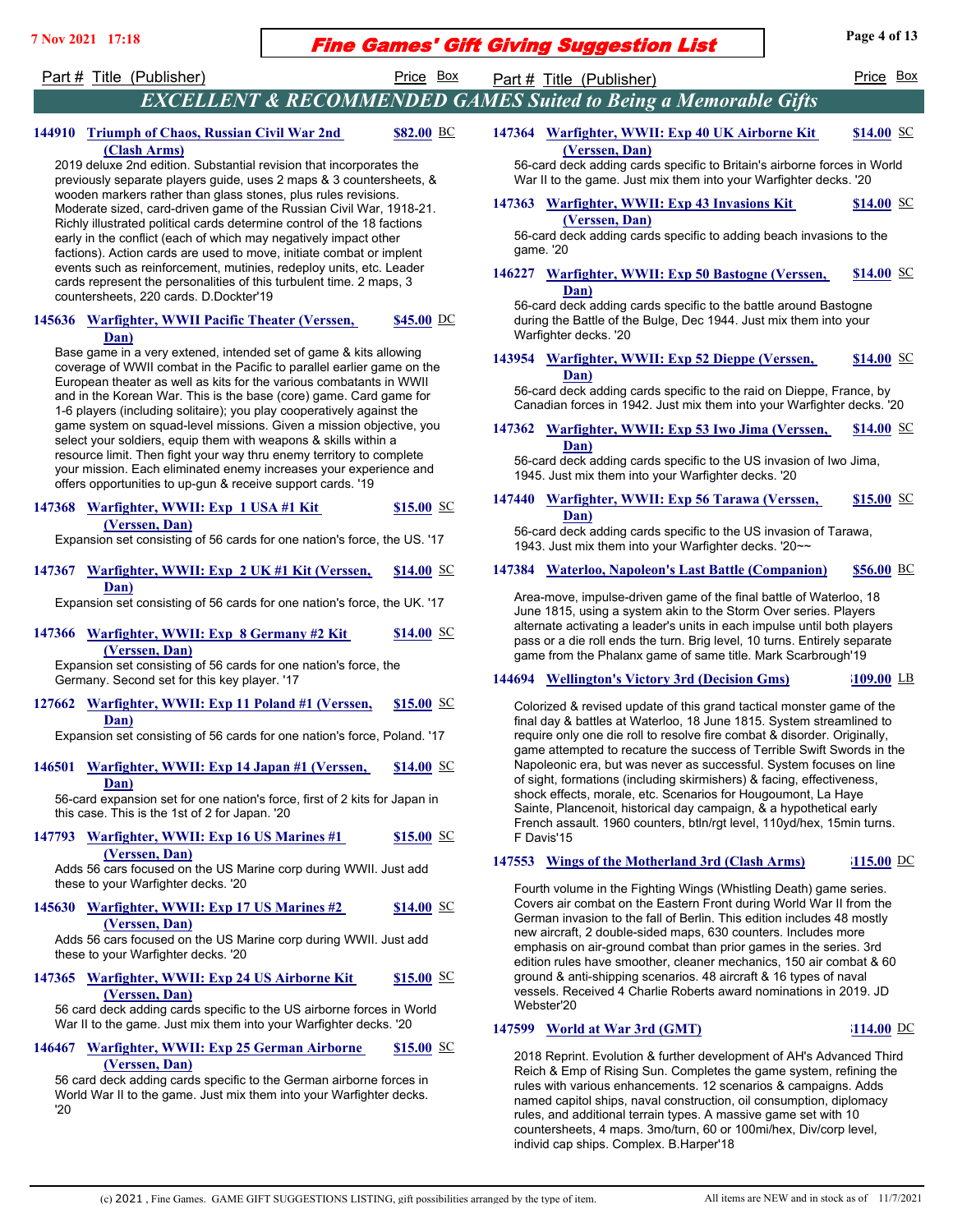# **Fine Games' Gift Giving Suggestion List** Page 5 of 13

Part # Title (Publisher) Price Box Part # Title (Publisher) Price Box Price Box

## *EXCELLENT & RECOMMENDED GAMES Suited to Being a Memorable Gifts*

### **146539 World War I 4th [Deluxe] (Decision Gms) \$52.00** BC

Deluxe 4th edition upgrades the graphics and expands the game to cover the Middle East as well as air, naval & special forces. Well-received, strategic level game of World War I thruout Europe using resource pts as the essential representation of national resources & will to continue the war. Effective, most elegant design, even 40 years after original publication. 36mi/hex, 6mo/turn, army level, 228 counters. J.Miranda, J.Dunnigan'18

## *GREAT FAMILY GAMES, a Way to Involve Everyone in a Simpler Game*

### **146314 1960, Making of a President 4th (GMT)** \$65.00 DC

2020 4th edition (2nd GMT edition), which simply incorporates errata into the rules. 2-player game based on the 1960 presidential contest between Richard Nixon & John F Kennedy. Issues big & small arise that candidates must deal with, and then must adapt to the changing playing field on the run. Uses a card-driven system. This edition has upgraded components, enlarged campaign card deck, & elements of Twilight Struggle game system. 109 cards, 2 countersheets, 170 blocks. Jason Matthews, Christian Leonard'20

### **147379 Dominant Species: Marine Species Kit (GMT) \$78.00** DC

Large kit adding ocean creatures to this game of survival of the fittest. Presents 4 aquatic classes of animals - dinosaur, fish, cephalopod & crustacean, and each must seek dominance in a changing environment on earth after an ice age 60 million years ago. Modest complexity. 54 cards, 7 sheets of tiles, 178 wooden cubes. Chad Jensen'21

### **147390 Grand Prix (GMT) \$44.00** DC

2-11 players compete in a Formula 1 Gran Prix auto race, each controlling one or multiple 2-car teams. Players score points by being among the top 10 finishers (1st being huge), and also by placement of all cars in the race. Includes 4 race traces (with more surely to come), each with many tight corners limiting the opportunity to pass. Uses game elements drawn from earlier Thunder Alley. Wear & tear on the cars is great, and the penalty for pitstops less in this game. Tracks compatible with earlier Thunder Alley. Includes 122 race, event & team cards. J & C Horger'16

### **146949 Hammer of the Scots 4th [Deluxe] (Columbia) \$72.00** BC

2019 4th [deluxe] ed with 24mm wooden blocks, v3 rules, thicker map. Block-style, strategic level board game of the Braveheart Rebellion led by William Wallace against Britain, the War of Scottish Independence. Map covers n.England & Scotland. 56 blocks, 25 event cards. T.Dalgliesh, J.Taylor'19

### **117074 Invasive Species #2 (One Sml Ares) \$18.00** n

**\$72.00**

Mag & game. Game is a 2-player contest that takes places on a star frigate. One player controls the human crew, the other represents an alien infestation unintentionally brought back to the ship from exploration of a new planet. Emphasis of the game is on the suspense of the action. Played on a diagram of the ship's interior. Any resemblence to the plot of Alien is not accidental. M.Anderson'15 / ARTICLES ON: includes numerous sci-fi fiction articles. 78pgs.

### **147264 Napoleon, the Waterloo Campaign 4th (Columbia)**

An update with higher quality components and a return to the better regarded 1st (& 2nd) edition game structure with fewer areas & units. Block-style game covering the 3 day battle of Waterloo using large wooden blocks, fog of war & step reduction. Both the 1st (Gamma II) and 2nd (AH) editions were very well regarded for repeat play, beginners and tournaments. A simpler, fast-moving game. 58 blocks. Now with a steep price tag. '13

#### 147304 Rogers' Rangers, US's First Commandos **(Decision Gms) \$10.49**

Small, solitaire folio game depicting the first special forces, rangers formed from British & American colonists in the frontier against the French during the French & Indian War, 1754-63. Uses the Raider game system. Player conducts missions as directed by strategy cards by selecting leaders & forces, then outfitting your forces. You then engage French & Indian forces generated by the game system. Sml map, 40 counters, 18 cards.'18

#### **98369 Zombies of the World Field Guide (Slang Design) \$4.00**

Written as the definitive field guide to the undead. Describes 20 common zombie "species" with their habits & range, the US govt's secret zombie research, theories of zombie evolution & more. '12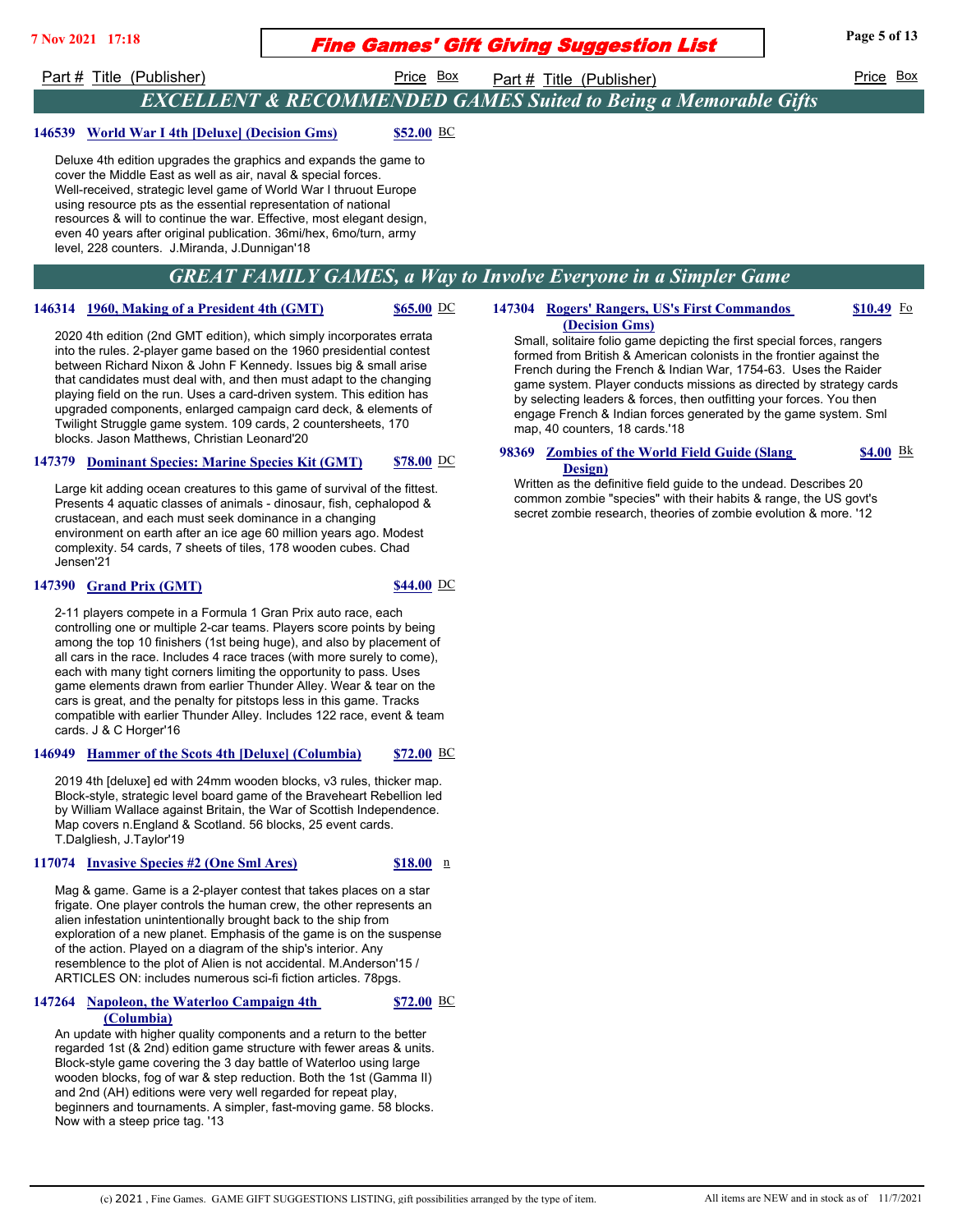# **Fine Games' Gift Giving Suggestion List** Page 6 of 13

**\$30.00**

Part # Title (Publisher) Price Box Part # Title (Publisher) Price Box Price Box

## *RECENTLY PUBLISHED GAMES Your Significant-Other May Not Have (Yet)*

### **147584 1846, the Race for the Midwest 2nd (GMT) \$45.00** DC

2021 update. 3-5 player railroading game in the 1830 (18xx) game system. Railroad boom in the midwest has gone bust, and 5 larger railroads based in the east take advantage of the vacuum. Players try to piece together a dominant railroad from the remnants of the busted railroads. This game has unique features including an opening draft, variable setup and relatively shorter game length. This game system focuses on stock market manipulation as equally or more important than actually operating the railroads owned. Includes 6 countersheets of tiles, 109 cards & stock certificates, mounted map. Tom Lehmann'21

#### **147001 1914, Offensive a Outrance: COUNTERS KIT (GMT) \$6.00**

140 counter countersheet that serves to provide errata counters as well as counters for the 2018 living rules sets for Offensive Outrance & Serbien Muss Sterbien. Includes an explanatory sheet. Mike Reisch'21

### **146340 Alexander Against Persia (VaeVictis II) \$40.00** FO

French-produced, English (& French) language game. Grand tactical game of 3 battles occuring during Alexander the Great's conquest of Persia. First in the By the Edge of the Sword game series. Covers the battles of Granicus, 334BC; Issos, 335BC; and Gaugamela, 331BC. Each sides' unique unit types must be managed properly to acheive success. 2 maps, 432 counters, 3 scenarios with what-if variants. Frederic Bey'20

#### **144397 Almost a Miracle, Am Rev in North #51 (Against Odds) \$29.00**

Mag & game. Game of the American Revolution in the northern portion of the US, focused on the area from northern Maryland north. Uses the Tarleton's Quarter game system. Covers the factors that made warfare of the era unique: morale, leadership, disease & desertion. 280 counters, area move. David Jones'20

### **147510 Ariete, Battle of Bir el Gubi (MultiMan Pub) \$25.00** zl

Packaged in a ziplock. The British attack Italian defenders including the Ariete armored division near Bir el Gubi, Libya, during Operation Crusader. Uses the Tactical Combat game series. A green but well-equipped British 22nd Armoured Brigade expected to rout the Italians as they did a year before, but instead a swirling battle between evenly matched forces ensued. 30min/turn, 150m/hex, sections/pltn level, 8 scenarios, 280 counters. Dean Essig'20

#### 144809 ASL: Best of Friends 2 Scenario Kit (MultiMan **Pub) \$20.00**

New scenario pack with new map #85, plus 12 scenarios, all of which were used in the Swedish Friendly Fire Tournament. Includes a variety of actions thruout WWII in Europe (with one in the Pacific between Russian & Japanese forces). '10

### **144852 ASL:Roma 2020 (MultiMan Pub) \$11.00** Fo

**\$20.00**

Scenario pack created in association with an Italian ASL group. Includes new, #86 map and 4 scenarios including Italian, Greek, German, French partisans, New Zeland & US forces. Scenarios occur in Greece & Italy, 1940-44. '20

### **147231 ASL:Starter Kit BONUS Kit #2 (MultiMan**

#### **Pub)**

Kit adding 2 maps & 8 scenarios to all of the prior Starter Kits. Includes maps I & J, and scenarios S82-89, which cover actions thruout WWII and in both Europe & the Pacific. Requires parts all 4 Starter Kits plus Exp Pack #1 & 2 to play all scenarios. '21

### **147549 <u>Autumn for Barbarossa Deluxe [2nd]</u> (MultiMan Pub)**

Updated version of game previously published in Special Ops #7 using the SCS Standard Combat game system. Covers the campaign in central USSR in late summer of 1941 as the Germans attempt to sieze Smolensk before the front stablized until the fall. Deluxe edition uses larger, 5/8" counters and a physically larger map, and incorporates errata. Smaller game with a limited number of units, making for fast play & good for tournaments or beginners. There game begins with the German offensive at full tilt, but a Hitler roll with eventually cause all the mechanized and half the air support units to disappear, so must move fast. The Soviet seeks to stall, and conserve forces, until the tide turns when they can counterattack. 352 counters, 2 maps, 6days/turn, 7mi/hex, rgt/div level, hi solitaire suitability. Dean Essig'21

### **146697 Avec Infini Regret III (VaeVictis II) \$25.00** For

Third installment of battles of the French Wars of religion between 1562-98. This set includes the battle Moncontour 1569. While besieging Poitiers, Protestant forces turn to face a larger Catholic army that soundly defeats them. 1 double-sided map, 216 counters, 200-1200 men/counter, 150m/hex, 20-30min/turn. '21

#### **144609 Banana Wars, Caribbeaan 1898-1935 #322** n **(Dec Gms S&T) \$29.50**

Mag & game. Game of the US interventions & invasions in the Caribbean, 1898-1935, in what are called Banana Wars. The US interferred in other nations' affairs 50 times largely to benefit multination fruit companies, including 7 interventions of Honduras alone. The US seeks to essentially eliminate local revolts, while the nativist play seeks to spread revolte around the Caribbean. Cards provide activity points to the US actions and also historically based historical actions; card sets vary by president.. 80 counters, 55 cards. An innovative game. John Poniske'20 / ARTICLES ON: US Military Interventions in the Caribbean, 1898-34; Julian the Apostate & the Battle of Strasbourg, 357AD; Omar Pasha's Danube Campaign, Prelude to the Crimean War; Okinawa 1945; Panzer Battles on the Chir River.

#### **138589 Breakout, First Panzer Army #69 (Dec Gms W@W) \$25.00**

Mag & game. Game of the breakout of the German 1st Panzer Army in northwest Ukraine in the spring of 1944, after the Soviets enveloped it. Set in late winter, weather & ground conditions are major variables affecting movement & air support. Success often depends on each sides ability to concentrate forces including special units & artillery for key attacks, and the Soviets can be limited by their supply lines. Div/corp level, 176 counters. Ty Bomba'19 / ARTICLES ON: Breakout of the German 1st Panzer Army, March-April 1944; British Pacific Fleet, 1944-5; US Army Military Police in World War II; German Annihilation War, Planning & Implementation; German Super-Heavy Tank Projects, 1941-5; Rome 1943, America's First Italian Advance; Wermacht Special Forces in World War II.

#### **140879 Dragon & the Hermit Kingdom #45 (Dec Gms**) **ModW) \$29.50**

Mag & game. Game of a hypothetical 2nd Korean War in the immediate future in which northern Korea & China press a suprise attack on the south to unify the country. Game represents a precursor to earlier game, Dragon That Engulfed the Sun. Map covers Manchuria & the Korean penisula. Unit types include land, air, air defense & cyber. 36mi/hex, brig/div level 176 counters. Eric Harvey'19 / ARTICLES ON: Geopolitics of the Western Pacific & Korea; Fire Support Bases in Vietnam; Invasion of Panama 1989, Operation Just Cause [sic]; Yom Kippur War in the Golan, 1973; Tribal Wars; Turkey's Nuclear Aspirations; Malaysian Naval Transformation, Iran's Choke Point; Battle of Medina Ridge, 1990; Nex Arms Race, Hypersonic Weapons; Russian Tank Developments.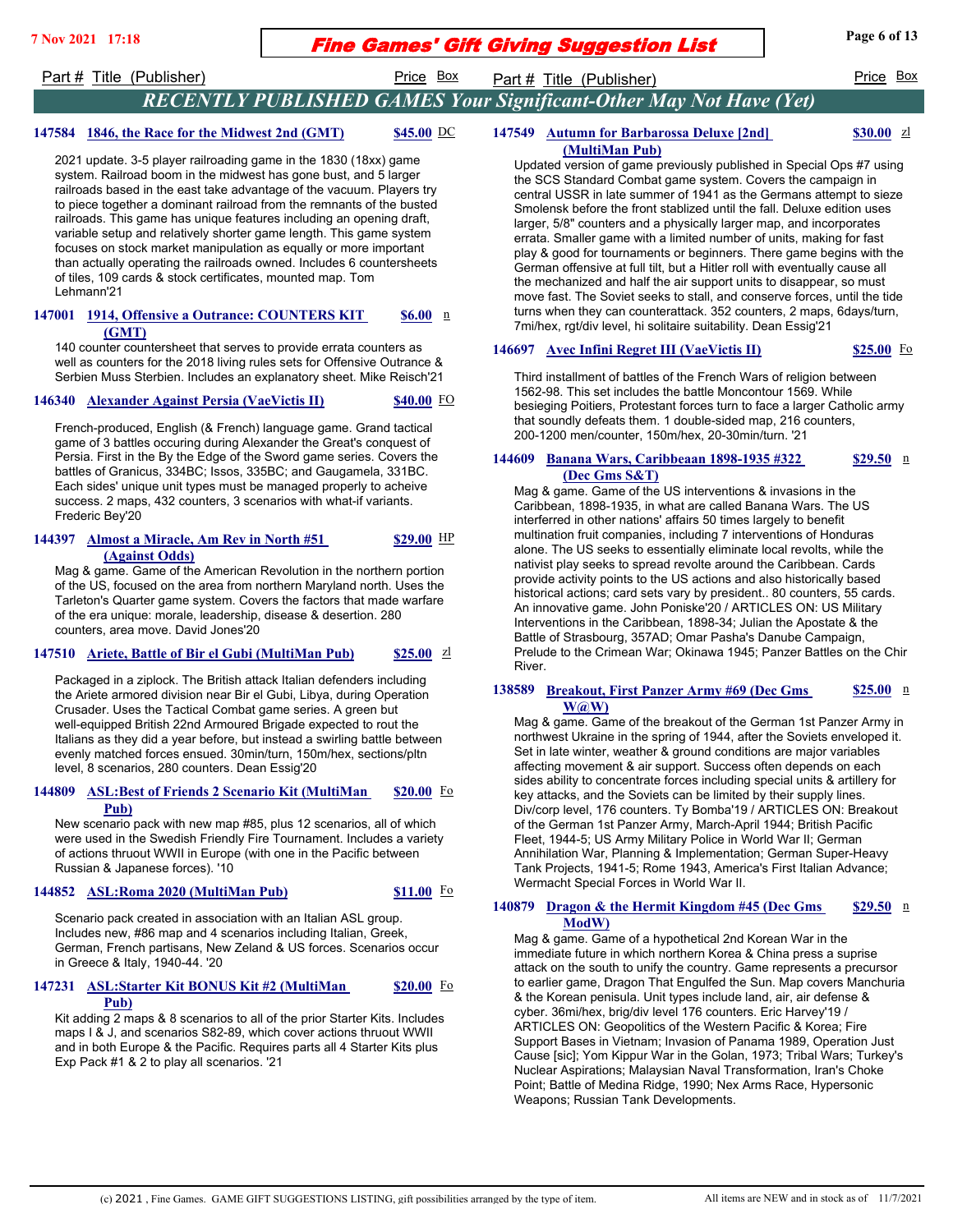## **Fine Games' Gift Giving Suggestion List** Page 7 of 13

# Part # Title (Publisher) Price Box Part # Title (Publisher) Price Box Price Box

## *RECENTLY PUBLISHED GAMES Your Significant-Other May Not Have (Yet)*

### **146352 Festung Breslau, 1945 (Strategemata) \$34.00** HC

Polish-produced, English-language game. Game of the bitter Soviet siege of the German town of Breslau from Feb-May, 1945. Victory basically hinges on doing better than your side did historically. 308 counters, btln/regt level. '20

### **146640 Fire in the Lake: Tru'ng Bot Kit (GMT) \$18.00** zl

Kit for the base game that entirely replaces the rules, cards, player aids & charts for non-player forces. Includes a small rules set, a larger reference booklet and a deck of cards. '21

#### **147294 First Blood in the Crimea, Alma #98 (Compas PprWr) \$35.00**

Mag & game. Includes 61 mercenary variant counters for Russia Falling #85 & 4 variant counters for Wagram #91. Game covers the first battle of the Crimean War, Alma, Sept 1854 at a grand tactical level. Both sides hoped for a decisive victory to end the war early, making for a bloody battle. Uses an alternating actions system previously seen in Wagram that rewards strategic thinking. 300yd/hex, 30-60min/turn, btln/reg, 228 counters. Ty Bomba'21 / ARTICLES ON: Designer's Notes for Battle of Armageddon 2nd, Brotherhood & Unity, Storm of Steel Ju-87 Stuka, & Cross Rifles; After Action Report on Europe in Turmoil; Reviews of No Motherland Without; Strategic & operational Analysis of the Battle of the Alma, 1854; Skill Buying Analysis for upcoming Western Front Ace WWI game, with Optional Rules; Mercenary Variant Rules for Russia Falling #85; Bitter Woods 6th Tournament Scenario Replay.

### **146040 Flying Colors Deluxe [3rd] (GMT) \$53.00** DC

Deluxe 3rd ed Update. Integrates the Ship of the Line kit, previously sold separately, several additional scenarios, as well as a bigger box, and Trafalgar & battles of the 7 Years War previously published in C3i, with more counters so that each unique vessel is represented by its own counter. Simpler, fast playing game of ship-ship combat during the Age of Sail, and focusing on the fleet's overall performance. Includes hundreds of individually named ships, 840 counters,3 maps. Covers battles of Cape St. Vincent, The Nile, Copenhagen, Trafalgar, Virgina Capes & First of June. 5-10min/turn, 100m/hex. Mike Nagel'20

### **146565 Fury at Midway [2nd] (Revolution) \$25.00 z**

Updated and enlarged from the Japanese game, Midway Turning the Tide in the Pacific. Primarily a game of air operations during the battle of Midway, June 1942. Players struggle with the key questions of what & when to strike, and how to defend your fleet (and for the Americans, the island of Midway). Game system adds variability to strike navigation & coordination and escort forces, which may undercut a good plan. Surface naval forces are not depicted directly. 2 maps, 72 counters, 12 cards. Yasushi Nakaguor'20

#### **146966 Great War Commander: BEF Expansion Kit (Hexasim Game) \$69.00**

Boxed kit adding British Commonwealth forces to the game by providing a unique, 90-card deck highlighting Britain's unique advantages & disadvantages, plus 226 counters depicting infantry, leaders, tanks, weapons & aircraft. Also includes 16 scenarios and 5 double-sided maps, plus a revised rulebook. Platoon level, 50m/hex, few minutes/turn. Pascal Toupy'20

#### 143866 **Hannibal, Italian Campaign 2nd #95 (Compas PprWr) \$35.00**

Mag & game. Update of much earlier SimCan game. Covers the 2nd Punic War in the Roman mainland beginning with Hannibal's 218BC crossing of the Alps with the Carthagenian army and lasted for 13 years. Hannibal's army survived in hostile territory, often defeating Roman armies, with sieges, recruitment & Roman elections. 1yr/turn, 40km/hex, 248 counters. Peter Hollinger'20 / ARTICLES ON: Preview of upcoming CPS games; Reviews of: CPS Blue Water Navy, CPS Decision at Kasserine 2nd, CPS Attrition of Souls; the Battle of Lugdunum, France, 197AD; How to Research a Wargame [topic]; new Night Drop scenario for CPS Combat!; CPS Russia Besigned & the Evolution of East Front games; Company Scale System Bootcamp Tutorial.

### **147220 Hood Strikes North (MultiMan Pub) \$80.00** BC

New game in the Great Campaigns of the American Civil War (GCACW) game series. Covers the attempt by the Confederates under Hood to capture Nashville in Nov 1864. While initially successful, they were crushed by the Union counter offensive the next month. Includes 8 scenarios & a campaign game. 1 maps, 2 countersheets. Joe Balkoski, Chris Withers, Ed Beach'21

## **147221 Hungarian Rhapsody (MultiMan Pub) \$99.00** BC

Game of the 1944 Soviet drive into Hungary (including the battle of Debrecen), and the German's desparate 1945 Konrad offensive to relieve the siege of Budapest and save 50,000 troops there. Soviet forces are powerful: 3 tank armies, 5 mech corps & 3 cavalry corps, but are operating at the limits of their logistical trail. German forces include 13 panzer divisions. Uses the OCS Operational Combat game series. Regt/Div level, 3.5days/turn, 5mi/hex. Includes 2 maps, 6 countersheets, 13 scenarios using 1 or 2 maps plus grand campaign. Stephane Acquaviva, Dean Essig'20

### **145150 La Bataille de Hanau (Legion Wargm) \$39.00** BC

Game of the 1813 attempt by the defecting Bavarians, supported by an Austrian Corp, to stop Napoleon's retreating army before Frankfurt. The Bavarians assumed the French would be a ragged, incoherent mob. But they were soon attacked the the French Imperial Guard led by Napoleon himself. After an initial defeat, the Bavarians attack the French the next day. This game covers the latter. Regt level with btln level formations, 165 counters, 30min/turn, 250m/hex, 300men/strength pt. Didier Rouy'21

### **147557 La Vendee, 1793, Annual 2019 (Against Odds) \$35.00** HP

2019 annual published in mid-2021 - but hey, they are catching up! Game covers the French Republic's brutal suppression of the revolt against revolutionary decrees by the conservative central western province of Vendee. The Vendees (Whites) attempt to capture republican forts in the area, and avoid being overwhelmed by the Republicans so as to encourage early intervention by the English. Area move, 1 map, 176 counters, 26 event cards. John Poniske'21 / Also includes DAY OF INFAMY, a small game of the air raid on Pearl Harbor in Dec 1941, that asks whether that raid was as well planned & conceived as commonly thought. 32 counters.

#### 146995 **Last Stand, Battle for Moscow 1941-2 (MultiMan Pub) \$35.00**

3 scenario game of the climatic part of the 1941 invasion of the USSR, beginning in October, as German struggles to sustain its initiative & capture Moscow during a severe winter. Features untried Soviet units, variable victory conditions, Soviet morale, German supply, and winter! Most of all, both sides have variable victory conditions that are uncertain for part of the game. 560 counters, 1 map, 3 scenarios. M.Yamazaki'17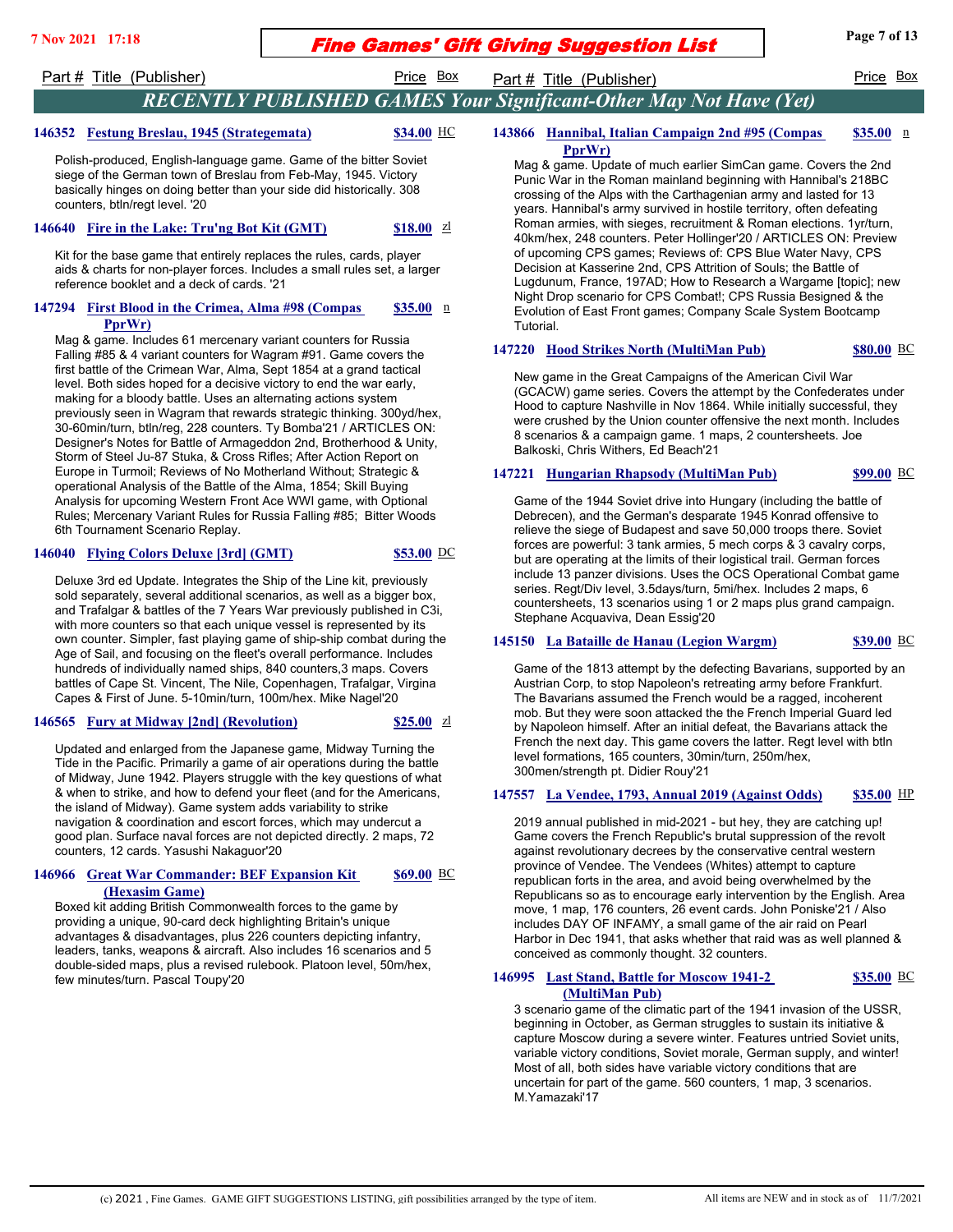# **Fine Games' Gift Giving Suggestion List** Page 8 of 13

Part # Title (Publisher) **Price Box** Part # Title (Publisher) Price Box

## *RECENTLY PUBLISHED GAMES Your Significant-Other May Not Have (Yet)*

### **144753 Munich War #74 (Dec Gms W@W)** \$29.50 n

Mag & game. Game of the possibility of war thruout Europe in 1938, had the British & French not backed off at the Munich conference concerning the Sudetenland & Czechoslovakia. Basically, World War II begins in 1938. Diplomatic alliances are determined prior to the game, and then the game covers the first two months of war. Objective is to sieze a dominant position from which to continue the war. 176 counters, 40mi/hex, 1wk/turn, corp/army level. Joseph Miranda'20 / ARTICLES ON: World War II Beginning in 1938; Indian Army in WWII; Air Battle at Kursk; Hungarian Disaster on the Don River, 1942; Dunkirk Disaster; the Luftwaffe's Kamikaze; USN PC-461 class Patrol Craft.

#### **147133 Napoleon's Imperium 1798-1815 (Compass** BC **Gms) \$107.00**

Large, 2-sided, 2-8 player, team-oriented, strategic scale game of the whole of the Napoleonic wars. Eight empires are represented, each with different abilities & econoimies, and each is cast to one of two opposing alliances. Event card adds historical events as well as the fog of war. 780 counters, 2 maps, 1yr/turn, 240 cards, corp level. Units represent artillery, cavalry, camels, infantry, fleets. One side wins by either capturing enemy territories or winning multiple battles. Andrew Roland'21

#### 147780 **No Motherland Without, NorthKorea Crisis (Compass Gms) \$46.00**

Card-driven, 2-player game of the 70 years of tensions on the Korean Penisula, starting just after the Korean War in 1953. The northern player seeks to enforce a deterrent to invasion (including having nukes), prevent internal rebellion (including purges), and improve their infrastructure. The southern player (ie USA) will exert various pressures on the north by impeding their weapons programs, imposing economic sanctions, encouraging defections & isolating the north in the world community. High solitaire suitabilty. 8-10yrs/turn, faster playing, mounted map, 1 countersheet, 128 cards. Dan Bullock'21

### **144015 Objective Munich #49 (Dec Gms ModW)** \$99.00 n

Mag & game. Second game in a planned series 5 games called 7 Days to the Rhine, each of which is stand-alone but also mateable to form a large game of World War III in central Europe. This game covers southern Germany from the Czech border to Munish in the SW corner of the map. Considers electronic warfare, refugees, air power. Victory is by geographic control. 280 counters, 4km/hex, btln/regt level, 8hrs/turn. Ty Bomba'20 / ARTICLE ON: War in Europe in the 1980s; Strategic Air Command European Operations, 1946-65; Israeli Navy from 1949-67; The US Marines & Helicopter Warfare; Mercenary Diplomacy in Mozambique; Will the US Pull Troops from Germany?; Singapore, a Poisonous Shrimp; Lessons Learned in Syria; Bob Denard, Warrior King & Pirate of the Republic [of Congo]; Airpower Evolution; Vietnam Winner, the Bicycle!; Israel's Dilemma: Begin Doctrine v Nuclear Proliferation.

### **147772 Panzers Last Stand (MultiMan Pub) \$125.00** DC

Large game using the Battalion Combat (BCS) system to cover the German's final series of offensives of World War II. Game covers the period of Jan-Mar 1945 as the Germans attempted to relieve Budapest thru a series of attacks (Konrad, Southwind and Spring Awakening) involving a third of Germany's remaining panzers. Units include the war's biggest & best tanks including the Tiger II, Brummbar, IS-2 & ISU-152, together with the many specialized & ad hoc forces involved in the defense of Budapest. Includes 10 scenarios (2 with 1 map, 7 with 2 maps), 4 maps, 1680 counters. Carl Fung'21

### **146302 Philadelphia 1777 (Worthington) \$50.00** FB

Block-series game of the campaign surrounding Philadelphia in 1777 which included the battles of Brandywine, Paoli, Germantown and Valley Forge. Follows up prior games of New York 1776, Trenton 1776 & Saratoga 1777. Players have limited ability to activate their units each turn. Includes wooden pieces.'20

# **146923 Putin Moves East # 50 (Dec Gms ModW)** \$29.50 **n**

Mag & game. Third game in the Putin series. This game covers the Russian drive into Mongolia & Manchuria, opposed by local forces and the Chinese after a collapse of Russo-Sino relations. Corp level, with special forces, airpower & cyberwar. Victory determined by geographic possession & eliminating units. 6 scenarios of varying focus from Mongolia to Korea. Includes air, electronic, special forces & weapons of mass destruction. 176 counters, 100km/hex, 3-14days/turn. Joseph Miranda'20 / ARTICLES ON: Conflict on the Chinese-Eurasian Frontier; Surface-to-Air Missles & Strike Fighters; Israeli Nave, 1967-73; Syrian Arab Air Force; Russian Anti-Satellite Weapons Test; India in the New Cold War; Iranian Navy Goes Asymmetric; US Navy P6M Nuclear Strike Seaplane; Marines at Chosin Reservoir 1950.

#### 145595 Rally 'Round the Flag! Perryville #96 (Compas **PprWr) \$36.00**

Mag & game. Game of 2 battles of the American Civil War: Perryville, KY, Oct 1862 in which the Confederate & Union armies blundered into one another. The Confederates withdrew from Kentucky yet the Union failed to used their numerical advantage to win any sort of real victory. Also covers the later battle of Stone's River (Murfreesboro), Dec. 1862, which had the highest casualty rate for both sides in the Civil War, This was a three-day slugfest beginning New Years Eve that the Confederates nearly won but provided the Union a key morale boost. 234 counters, 2 maps, Brigade level with command & control leaders, multiple scenarios with what-ifs. Sean Chick'21 / ARTICLES ON: Analysis & Strategy for Russia Falling #85; Preview of Expansion Kit for Amerika Bomber; Italian Naval Squadron optional rule for Lion of Judah; History of the Battles of Perryville & Stones River; Human Future Among the Stars, and Stellar Horizons; Previews of Cuba 1898 & the Conquistadors. Upgraded tactical rules for Sovereign of the Seas; Review & strategy for SPI's & CPS's Wagram games.

### **146459 Red Poppies, Assault Artillery (Compass Gms) \$54.00** BC

Game using the Red Poppies series to depict the battle of La Maimaison, Oct 1917, in which the French used their tanks and a creeping artillery barrage to caputure key objectives. 6 division attack along a 7.5mi-wide front after a six day barrage with 63 tanks in support. The end result was 50,000 German casualties & prisoners, versus 12,000 French casualties. Suitable for solitaire. 10min/turn, 200yd/hex, Section/Company level, 2 maps, 3 countersheets. John Gorkowski'20

### **145663 River Plate & Denmark Straits (Decision Gms) \$17.50** Fo

Folio game of 2 memorable naval battles early in World War II. River Plate covers the battle between the German Graf Spee pocket battleship and 3 British heavy cruisers in 1939. Denmark Strait covers the Bismarck's encounter with the Hood & Prince of Wales in May 1941. Includes 98 counters, small map. 1nm/hex. '18

### **147120 SpaceCorp 2025-2300AD: Ventures Kit (GMT) \$27.50** BC

Expansion kit bringing the number of competing corporations in space up to 14, and offering new ways to play & win. Also provides advanced AI for solitaire play by 10 of the 14 corporations. 14 dbl-sided HQ boards, 12 cards, 2 rule books; For 1-4 players. John Butterfield'21

#### 144348 **Splendid Little War, Santiago 1898 2nd (Legion Wargm) \$42.00**

2nd edition update of this grand tactical game of the Battle of Santiago, the key battle in the American conquest of Cuba, July 1898. Scenarios include the btl for El Caney, Rough Riders at San Juan Hill, a combination of the two, plus the 14 day campaign. Btln/Reg level, 350yd/hex, 6hrs/turn. 352 counters. Med-High solitaire suitability. A.Nunez'20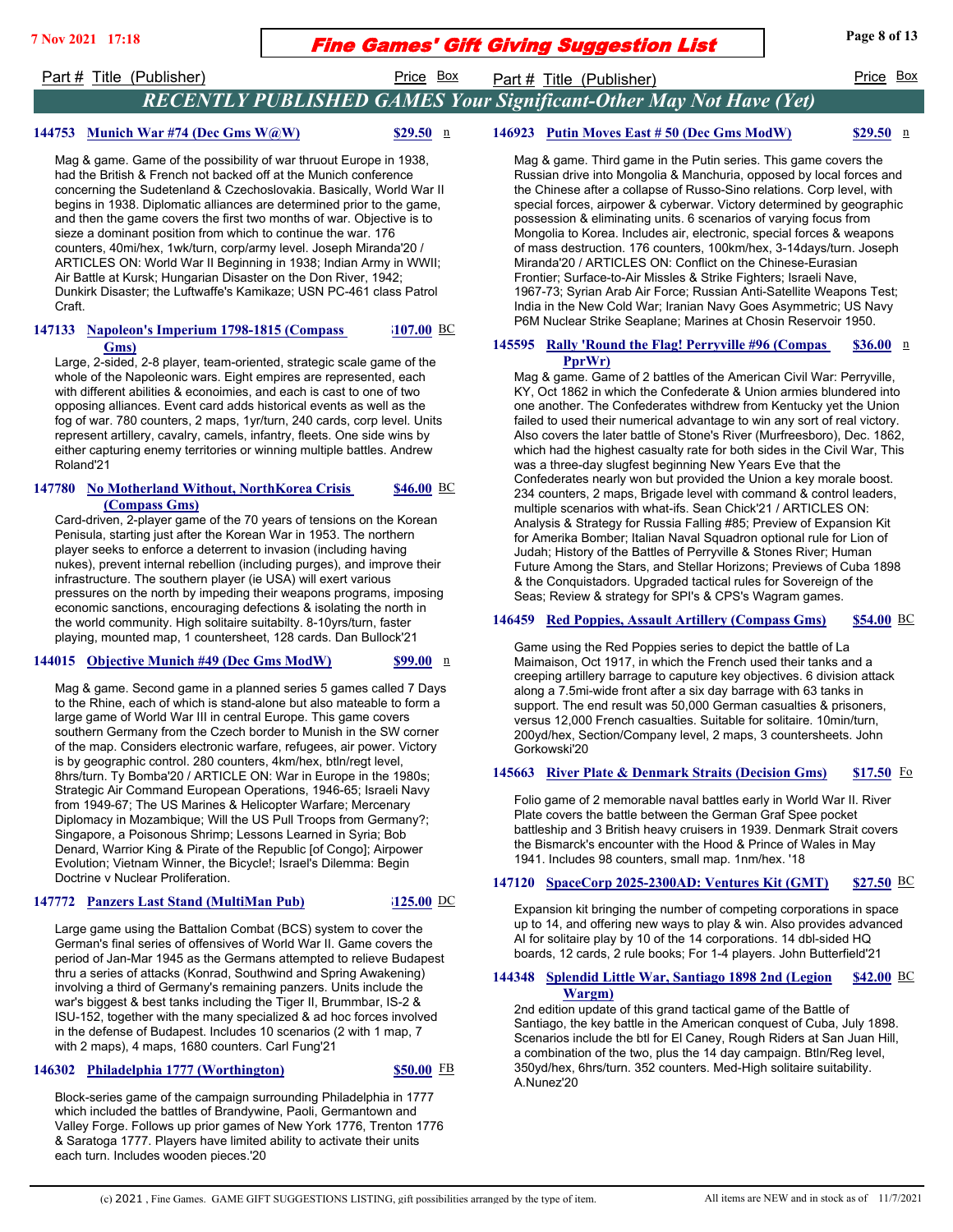## **Fine Games' Gift Giving Suggestion List** Page 9 of 13

Part # Title (Publisher) **Price Box** Part # Title (Publisher) Price Box

## *RECENTLY PUBLISHED GAMES Your Significant-Other May Not Have (Yet)*

## **142784 Spring Awakening #73 (Dec Gms W@W)** \$29.50 n

Mag & game. W/ 17 errata/variant counters for Peaks of the Cacauses #61. 2-player game of the last German offensive in WWII in northern Hungary, Slovakia & Austria, March-April 1945 as they attempt to protect the Lake Balaton oilfields. German prospects are poor, but to win Germans must simply best their historical performance to win. Emphasizes control of geo geography, and activation of Soviet forces. 1 scenario with a couple of what-if additons. Uses the They Died With Their Boots on game system. 1wk/turn, 18km/hex, corp level, 176 counters total. Joseph Miranda'20 / ARTICLES: Spring Awakening, the Third Reich's Last Offensive; Cost of French Pride, Destruction of Vichy Forces; Second Stumbling at Schmidt, Germany; Operation Obe, Borneo 1945; German Scharnhorst; War & Factions in the Imperial Japanese Armed Forces; Code Talkers; German Motorized Company in Ethiopia 1940-41.

### **147288 Storm Above the Reich (GMT) \$50.00** DC

Solitaire game in which the player manages a German Focke-Wolf FW-190 fighter squadron in the face of endless American B-24 bombers & their dangerous escorts, late 1942 - early 1945. Can be played by 2 players as well. Fast playing, with individual missions lasting 30min, and campaigns consisting of 6-60 missions. Player must decide upon what armaments to use, what style of attack to employ, and what to do in the face of escorts, all of which greatly influence the game. Uses wooden blocks to represent German aircraft. Includes mounted map. Individual fighter level, with turns representing seconds to minutes. Sister game to Skies Above the Reich, and can be mated to that game. 4 dbl-sided mounted maps of various sizes, 2 countersheets, 60 blocks, 96 cards.Jerry White & Mark Aasted'21

#### **147566** Strategy & Tactics Quarterly #11 30YrWar **(DecGms STQtr) \$12.00**

Quarterly magazine dedicated to a single, broad historical topic of military history. This issue is focused on all aspects of the Thirty Years War. '20

#### **146927 Strategy & Tactics Quarterly #13 Gtysbrg (DecGms STQtr) \$12.50**

Quarterly magazine dedicated to a single, broad historical topic of military history. This issue is focused on all aspects of the pivotal battle of the American Civil War, Gettysburg, July 1863.

#### **147436 Strategy & Tactics Quarterly #14 Pre-WWI (DecGms STQtr) \$14.00**

Quarterly magazine dedicated to a single, broad historical topic of military history. This issue is focused on all aspects of the political & military situation between European powers in the years just prior to World War I. '21

### **147326 Strategy & Tactics Quarterly #15 AlexGrt (DecGms STQtr)**

**\$12.50**

Quarterly magazine dedicated to a single, broad historical topic of military history. This issue is focused on all aspects of Alexander the Great's rise & conquest of much of the civilized world in the 5th century BC. '21

### **146970 Third Winter, Ukraine Sept '43-Apr '44 (MultiMan Pub)**

**\$150.00**

Huge game using the Operation Combat game system (OCS) depicting the pivotal third winter in the USSR, Sept 1943 - Apr 1944, and the bulk of both Soviet & German mechanized forces. It included the battle for Kieve, von Manstein's fire brigade actions, Kirovograd, Korsun pocket, the escape of the 1st Panzer Army (Hube's pocket), Tarnopol and battles in Romania. It ended only when both armies were exhausted. Large mapboard covers most of the Ukraine, SE Poland and E Romania. Begins with the German retreat to the Dnepr River in Sept. 1943. Soviet command structure modeled in an on or off status reflecting the binary nature of the offensives. 5mi/hex, 3.5days/turn, 3 campaign scenarios, 8 shorter scenarios, OCS v3 series rules, 5 maps, 2800 counters. '21

#### **147776 Third Winter, Ukraine Sept '43-Apr '44 (MultiMan Pub) \$150.00**

Huge game using the Operation Combat game system (OCS) depicting the pivotal third winter in the USSR, Sept 1943 - Apr 1944, and the bulk of both Soviet & German mechanized forces. It included the battle for Kieve, von Manstein's fire brigade actions, Kirovograd, Korsun pocket, the escape of the 1st Panzer Army (Hube's pocket), Tarnopol and battles in Romania. It ended only when both armies were exhausted. Large mapboard covers most of the Ukraine, SE Poland and E Romania. Begins with the German retreat to the Dnepr River in Sept. 1943. Soviet command structure modeled in an on or off status reflecting the binary nature of the offensives. 5mi/hex, 3.5days/turn, 3 campaign scenarios, 8 shorter scenarios, OCS v3 series rules, 5 maps, 2800 counters. '21

#### **147777 Third Winter, Ukraine Sept '43-Apr '44 (MultiMan Pub) \$150.00**

Huge game using the Operation Combat game system (OCS) depicting the pivotal third winter in the USSR, Sept 1943 - Apr 1944, and the bulk of both Soviet & German mechanized forces. It included the battle for Kieve, von Manstein's fire brigade actions, Kirovograd, Korsun pocket, the escape of the 1st Panzer Army (Hube's pocket), Tarnopol and battles in Romania. It ended only when both armies were exhausted. Large mapboard covers most of the Ukraine, SE Poland and E Romania. Begins with the German retreat to the Dnepr River in Sept. 1943. Soviet command structure modeled in an on or off status reflecting the binary nature of the offensives. 5mi/hex, 3.5days/turn, 3 campaign scenarios, 8 shorter scenarios, OCS v3 series rules, 5 maps, 2800 counters. '21

### **145136 Three-Game Update Kit (GMT) \$5.00** Fo

Errata/update kit that applies to three individual games published in 2020: Imperial Struggle 1st, Versailles, and All Bridges Burning. bringing each up to what amounts to 2nd edition stnadards. Includes a small number of replacement cards for Versailles; 4 revised player aid cards, map correction stickers sheet & 2 small decks of repl cards for Imperial Struggle; and 6 revised card, map sticker sheet & small deck of repl cards for All Bridges Burning. '21

### **147748 Thunder at Dawn, Wilson's Creek (Revolution) \$49.00** BC

Packaged in a bookcase box. Game using the Blind Swords system covering the battle of Wilson's Creek, Aug 1861, the first battle west of the Mississippi near Springfield Missouri. A Union force and two Confederate forces, all green, Mistakes & misjudgements heavily influenced the battle, with an early Union success end with a Union retreat. Regt level, 1 map, 176 counters. '21

#### 147828 **Thunder at Dawn, Wilson's Creek ZL \$39.00**

**(Revolution)**

Packaged in a bookcase box. Game using the Blind Swords system covering the battle of Wilson's Creek, Aug 1861, the first battle west of the Mississippi near Springfield Missouri. A Union force and two Confederate forces, all green, Mistakes & misjudgements heavily influenced the battle, with an early Union success end with a Union retreat. Regt level, 1 map, 176 counters. '21

### **147290 Tourcoing 1794 (VaeVictis II) \$23.00** Fo

French-produced, English (& French) language components. Grand tactical level game of one of many battles in which the monarchs of Europe attempt to destroy the French Revolution before it establishes itself. Cobourg, one of the best of the Coalition generals, seeks to do just that in May 1794 in northern France where the Coalition holds several bases. They attempt to surround a portion of the French army in the north, but after multiple engagements successive elements of the Coalition force are routed. 1 map, 216 counters, Brig/regt level, 800m/hex, 90min/turn. '20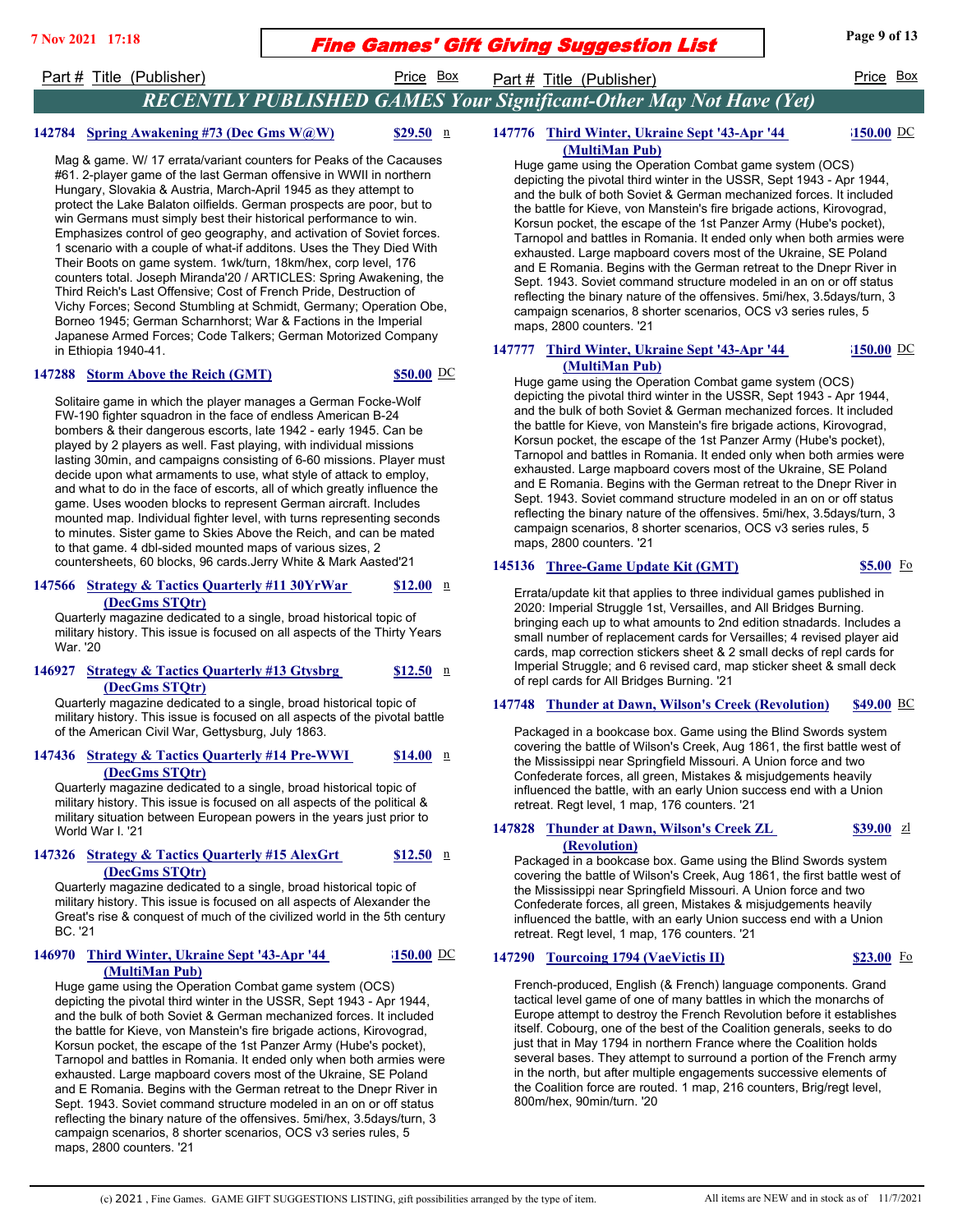# **Fine Games' Gift Giving Suggestion List** Page 10 of 13

Part # Title (Publisher) Price Box Part # Title (Publisher) Price Box Price Box

## *RECENTLY PUBLISHED GAMES Your Significant-Other May Not Have (Yet)*

### **144353 Trois Batailles en Allemagne (Legion Wargm) \$69.00** BC

Game bundle including 3 key battles from the Napoleonic era played at regt level. Covers the battles of Jena, Oct 1806 against the Prussians; Auerstaedt, on the same day as Jena, also against the Prussians, which together routed the Prussian army; and Le Siege de Danzig, part of the Eylau campaign, March to May 1807, involving the Russians. 250m/hex, 30min/turn, 5 maps, 560 counters. Didier Rouy'20

#### 146560 **Zero Leader: Aces Expansion Kit (Verssen, Dan) \$14.00**

Add-on deck of 56 cards depicting 52 Japanese aces & elite piliots, plus 4 new events.. Chuck Seegart'21

#### **147571 Zero Leader: China Expansion Kit (Verssen, Dan) \$28.00**

Add-on deck of cards that adds 3 new aircraft (Nate, Claude & Lily), 10 new targets, new event cards, a campaign sheet, a countersheet with bandits & bombers. All intended to model the air campaign in China & Burma little better. Chuck Seegart'21

## *LIFESTYLE CHOICE GAMES, Game Series Their Adherents NEED! NOW!*

### **134982 ASL: Journal #11 (MMP Journal)** \$45.00 **n**

48pgs of the best of MMP's ASL. Includes ASL scenarios printed on carstock inserts, a revised & enlarged Slaughter at Ponyri map & scenarios. '16

#### **146583 ASL: Action Pack #13, Oktoberfest XXX II (MultiMan Pub) \$20.00**

Scenario kit that celebrates the 32th ASL Octoberfest in Cleveland. Includes new boards #78 & 79, plus 11 scenarios. Involves US, Soviet, German, Polish, British, Japanese, Chinese, Free French & SS forces. Bill Sisler, Pete Shelling'17

#### **146827 ASL: Action Pack #14, Oktoberfest XXXIV (MultiMan Pub) \$26.00**

Scenario kit including a double-sided board (12a/b) and a new board (#84), plus 12 scenarios from the summer of 1944 in France, and involving most of the forces then fighting in France. Rules and key ASL modules required to play. '19

#### **146971 ASL: Action Pack #16, From Land Down Undr (MultiMan Pub) \$23.00**

Scenario pack focused on 15 scenarios involving the Australian forces in actions around the world. Includes map 15a/b. Developed by Australian ASL group. Req core ASL modules to play. '21

### **147753 ASL: Action Pack #17, Oktoberfest XXXV (MultiMan Pub)**

Scenario pack focused on 16 scenarios involving the the US 1st Cavalary Divison (sans horses) between their time late in the war against Japan thru many actions in the Korean War. Includes 2 mapboards (87 & 88). Sequence of scenarios tells the story of what was initially an average unit made soft thru five years of occupation duty in Japan, then quickly thrown into the Korean War at Pusan. Actions span 1944 and 1950-51. '21

### **146364 ASL:Armies of Oblivion 2nd (MultiMan Pub) \$120.00** DC

**\$28.00**

2018 update with 32 scenarios, many of which were revised, and new First Fire counters. The last of the core ASL modules, this one showcases the armor & weapons of Axis Minors (Finland, Croatia, Slovakia, Hungary, Rumania and Bulgaria) in now in 32 scenarios (including those from 1st edition and Partisan!). Includes 6 countersheets (including infantry previously printed in Partisan!), Chp H rules, and boards 48-51, 3 overlays. '18

#### **133031 ASL: Best of Friends Scenario Pack (MultiMan Pub) \$11.99**

12 scenarios drawn from the Swedish Friendly Fire ASL tourny including some tweaks by their original designers. Scenarios cover many fronts in both Europe & Pacific, including a scenario between the Soviets & Japanese at the very end of the war. Sequel to Out of the Bunker. '13

### **146830 ASL:Beyond Valor 5th (MultiMan Pub) \$105.00** DC

2021 revision of the first Module for the ASL system. Includes German, Finn & Soviet counters, 10 maps (#1-5,8,20-23), 13 countersheets & 24 scenarios (10 from earlier editions & 14 published in prior ASL Annuals). Stripped of Red Barricades material included in earlier editions. Reprinted. '21

### **144889 ASL:Blood & Jungle 2 [2nd] (Boundng Fire) \$125.00** Fo

Update of this large scenario kit focused on ASL actions in the Pacific Theater. Includes a whooping 47 scenarios set in China, Burma, Borneo, the Philippines, Tarawa & other known & lessor venues. Includes 4 counter sheets, 3 16x22" geomorphic boards on heavy stock, mag w/ articles as well as rules, & a divider card. 2nd ed integrates errata & adds a new player aid & an enlarged map for one scenarios. Reqs US, Japanese, Brit, French, Soviet, Chinese & minor nations units plus boards 2,7,10-12,14-18,22,25,32-40,42,43,47-51, b,d,u, v, BRT & BRP board B for play of all scenarios. '17

### **143218 ASL:Corregidor, the Rock (Boundng Fire) \$75.00** Fo

Large ASL module focused on the 1942 and 1945 battles for Corregidor Island, the fortress guarding Manila harbor. 3 scenarios cover the Japanese assault on the Allies in early 1942, and 18 scenarios cover the US assault on the Japanese in 1945. Includes 2 campaign games that link scenarios, 180 1/2" and 64 5/8" counters (244 total), two historical ASL maps, and special rules. Req Beyond Valor, Yanks, Gung Ho & either Code of Bushido or Rising Sun to play all scenarios, including US, Japanese & partisan forces & boards 2,24,36,37,39,40,43,44,46,58,61. David Roth'19

### **147512 ASL:Croix de Guerre 2nd (MultiMan Pub) \$144.00** DC

Large update of ASL Module 10, which includes the complete 1939-40 French OoB, as well as equipment the Free French used later in the war. Includes maps 42 & 43, Chp A rules & Chp H historical notes, 41 scenarios total involving the French both in France and North Africa and the middle east, and also adds counters & scenarios involving the Vichy French in French African colonies. Now includes 11 countersheets. Also includes Dinant, Rommel at the Meuse historical ASL campaign game with 11 scenarios. A top-to-bottom revision. '20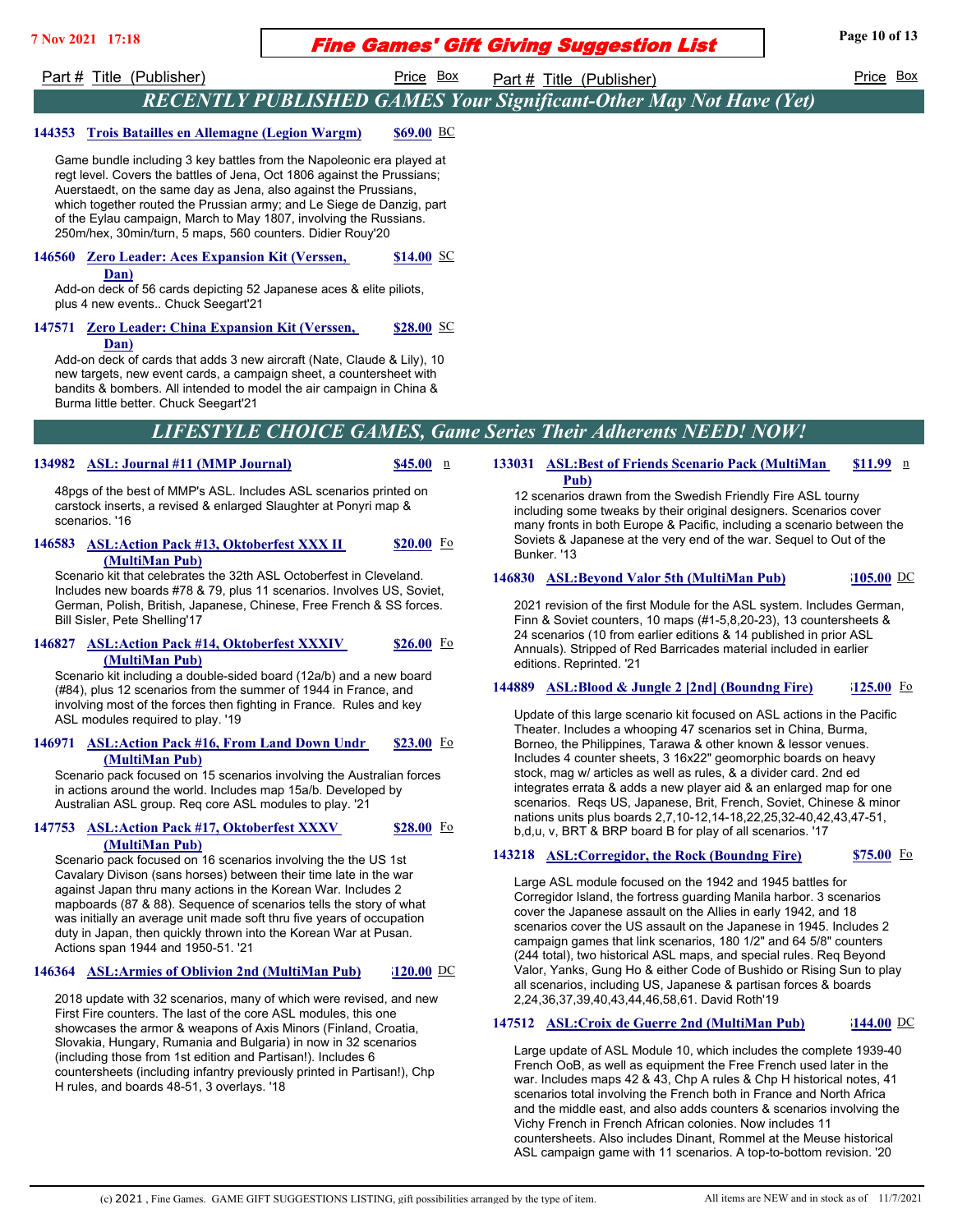# **Fine Games' Gift Giving Suggestion List** Page 11 of 13

### Part # Title (Publisher) **Price Box** Part # Title (Publisher) Price Box

## *LIFESTYLE CHOICE GAMES, Game Series Their Adherents NEED! NOW!*

## **143776 ASL:Crucible of Steel 2 [2nd] (Boundng Fire) \$120.00** Fo

2107 2nd edition. ■ Reprint of this large, 32 scenario kit depicting tactical battles from the southern pincer of Kursk, Op Citadel, July 1943. Includes 3 boards, rules & magazine with historical articles plus analysis of slopes, dug-in tanks, forts etc. A major kit on a highly gameable subject. Req Blood & Jungle, Into the Rubble, High Ground 2, boards 16,17,33,38,43,44,56,57,62. Includes 2 countrsheets (less than included in first edition). C.Smith, S.Swann'17

### **145478 ASL:Deluxe ASL 2nd (MultiMan Pub) \$69.00** BC

Scenario kit including all 8 ASL Deluxe maps (A-H) from previous Streets of Fire & Hedgerow Hell kits, plus 4 maps from Winter Offensive #9 (I-L); includes all overlays published in the 1995 ASL Annual, plus 2 sheets of new overlays; four new sheets of wood & stone rubble overlays; the original 18 scenarios, play-balanced plus 20 other scenarios previously published but out of print. ASL Deluxe is standard ASL that uses 2" hexes so that stacking is not necessary. '20

#### **146974 ASL:For King and Country 3rd (MultiMan Pub) \$96.00**

3rd edition incorporates errata. Modules is a consolidation of earlier West of Alamein & FK&C modules into an revised ASL package. Includes entire British OoB in 8 countersheets, 8 mapbboards (6,7,10,12,13,14,15,32), 20 updated scenarios, and incorporates all existing errata - and a much bigger price! '21

#### **146370 ASL: Forgotten War, Korean War 1950-53 (MultiMan Pub) \$109.00**

Large ASL Module offering rules, maps, counters & scenarios for actions during the Korean War, 1950-53, involving the US, British, New Zealand, Australia,south & north Korean, French & Chinese forces. 7 countersheets, 4 maps, 16 scenarios, a new Chapter W covering Korean War rules. '18

### **146144 ASL:Into the Rubble 2 [2nd] (Boundng Fire) \$70.00** n

Update of this first ASL kit from this small ASL publisher since their 2008 revival. This updated scenario pack now includes 20 scenarios focused on intense firefights in urban rubble on all theatres of WW2 plus the Spanish Civil War. Includes 228 1/2 & 5/8" counters, and 2 geomorphic maps with city & rail yard terrain plus a rubbled city overlay. Reqs Beyond Valor, Yanks, Doomed Battalions, Armies of Oblivion, Red Barricades, Recon by Fire #4 to play all of scenarios. Errata has been incorporated into rules, maps & scenarios. C.Smith'16

### **144896 ASL:Objective Schmidt (Boundng Fire) \$99.00** FO

Large ASL kit focused on the bitter battles in the Hurtgen Forest, November 1944, as the US 28th Inf approached the German towns of Schmidt, Kommerscheidt & Vossenack. Includes 17 scenarios with a campaign game covering the battle for Kommerscheidt, 576 1/2" and 88 5/8" counters, a total of 6 full-sized maps (2 for Vossenack & 4 for Schmidt & Kommerscheidt), an article on Slopes in ASL. Reqs Beyond Valor, Yanks & of course the ASL rules to play. '17

### **146940 ASL:Onslaught to Orsha 2nd (Boundng Fire) \$115.99** LZ

Update of this large kit now including 32 scenarios (2 solitaire) covering the reinforced Soviet 16th Guard Inf's attack on the German 78th Sturm inf in a heavily fortified area south of the Minsk-Moscow Hiway, during Operation Bagration, June-July 1944. Includes a focus on river & bridgeheads & very mobile actions. Includes three color maps, new rules, new player aid, 370 1/2" & 296 5/8" color counters. Chas Smith'20

## **143231 ASL:Poland in Flames (Boundng Fire) \$120.00** FO

Large ASL kit focused on many clashes during the German invasion of Poland, 1939. Includes 6 boards, 1280 countersheets, and 45 scenarios -- its a BIG game. Reqs components from many game to play all scenarios: boards

3,5,6,10,13,17,18,21,32,34,36,38,40,42,44,45,46,52,57,59,62,63,64,65 , 1a,2a,3a,5a,6a,7a/b, Beyond Valor, Armies of Oblivion, Into the Rubble, High Ground 2, Blood & Jungle, Crucible of Steel. '16

### **146832 ASL:Red Factories (MultiMan Pub) \$121.00** DC

HASL (historical ASL) module that combines an update of Red Barricades with a newly created parallel kit, Red October. Red Barricades' maps were recreated, and separately published materials including a 4th campaign game are incorporated. Includes 4 maps, 8 countersheets, 4 chapter dividers, Chapter O, and 7 campaign games and a total of 21 scenarios. 2min/turn, 40m/hex, complex due to unit density & urban terrain '19

#### 132974 **ASL: Rivers to the Reich Scenario Pack (MultiMan Pub) \$16.00**

15 scenarios adapted from official Squad Leader scenarios, completing the effort begun with Turning the Tide to convert all SL scenarios to ASL. Covers actions on the West Front after August 1944. Includes 2 overlay sheets (taken from GI Anvil of Victory). '13

#### **147528 ASL:Starter Kit Expansion Pack #1 3rd (MultiMan Pub) \$55.00**

Updated reprint of this scenario kit adding 12 scenarios, new counters, 4 maps (P,Q,R,S) & rules; requires Starter Kits #1, 2 & 3 to play all scenarios. Also designed to supplement each of the first 3 starter kits. 8 scenarios set in Poland'39, Finland'42, Sicily'43, France'44, Germany'44, and includes the Poles, Slovaks, Soviets, US, Italians, Free French. Labeled "2nd edition" but is actually 3rd printing. '21

#### **147525 ASL:Starter Kit Expansion Pack #2 (MultiMan Pub) \$32.00**

Expansion kit with additional rules, counters, maps & scenarios for the Starter Kit series of games (#1-4).Includes 8 scenarios & 2 maps covering actions between Japanese army & naval forces and Australian, Indian, Filipino, Dutch & Chinese opponents on mainland Asia & on Pacific Islands, 1937-45. Rules introduce the use of regular & fanatical Chinese squads, overlays, vehicles & ordinance. Includes additional Dutch vehicles & other nationalities previously available in only token amounts. Includes mapbs k & l. Requires ownership of all 4 Starter Sets to play all scenarios. '20

#### **146982 ASL: Winter Offensive #11 2020 Bonus Pack (MultiMan Pub) \$25.00**

Tournament scenario pack including 3 new scenarios & one map (13). Scenarios span World War II on both the European & Pacific fronts. '20

#### **147761 ASL: Winter Offensive #12 2021 Bonus Pack (MultiMan Pub) \$26.00**

Tournament scenario pack including one new map (14a/b) and 3 scenarios. Scenarios cover actions in France, Netherlands & Germany, all in 1944. Reqs core modules & boards 11b to play all scenarios. '21

### **90694 ATS: Pointe du Hoc (Critical Hit) \$18.00** zl

ATS kit covering the 2nd Rangers assault against the cliffs at Pointe du Hoc in support of the Normandy landings. 6 scenarios, counters & map. Requires Bloody Omaha for play. '09

#### **147471 Counter Sheet, Blank 1/2" Colored (140)** n **(GMT) \$2.50**

140 blank counters, 1/2" without any printing. In 5 colors, sky blue (20), gray (20), green (20), tan (20), white (60). '01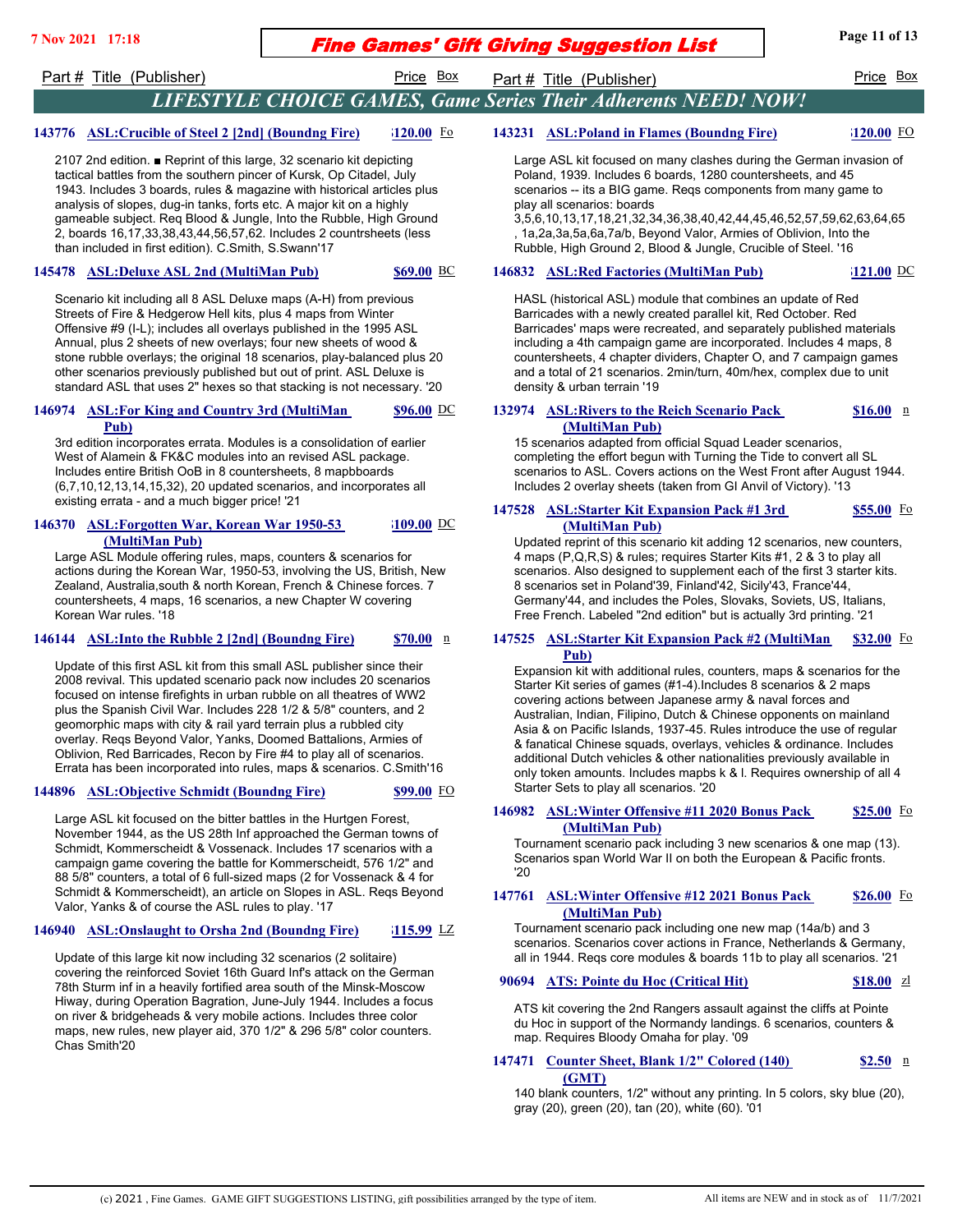## Fine Games' Gift Giving Suggestion List **7 Nov 2021 17:18 Page 12 of 13**

## Part # Title (Publisher) Price Box Part # Title (Publisher) Price Box Price Box

## *LIFESTYLE CHOICE GAMES, Game Series Their Adherents NEED! NOW!*

#### **147475 Counter Sheets, Blank 9/16"Wht (114) 5pk (GMT) \$12.00**

Multi-pack containing FIVE copies of 9/16" countersheets, each with 114 blank counters, all white, for a total of 570 counters. No printing at all. '13

#### **147371 Counter Tray, DVG Style Bookcase Tray (Verssen, Dan) \$7.99**

Single set of Dan Verssen Game's 2pc DEEP DISH style counter trays, with 20 pockets each 7/8" deep generally doubling the number of counters that can be stored (and preventing puckering if you store dice). A significant step forward in our opinion. Fits standard (but not AH) sized bookcase boxed games. '14

#### 147488 Counter Trays, UGG Style Bookcase 5-Pak **(Grebe GmDsgn) \$15.00**

FIVE-Pak of Udo Grebe's new 2pc, 20 compartment counter tray w/ clear snap on lid. aka as GMT as they're sold thru them in the US. Each compartment is about 2.1 x 1.1 x 0.6" (less the depth of the tray cover, about 0.1") '04

#### 147487 Counter Trays, UGG Style Bookcase 10-Pak **(Grebe GmDsgn) \$29.99**

10-pak. ■ TEN-Pak of Udo Grebe's new 2pc, 20 compartment counter tray w/ clear snap on lid. aka as GMT as they're sold thru them in the US. Each compartment is about 2.1 x 1.1 x 0.6" (less the depth of the tray cover, about 0.1") '04

### **146838 Day of Days, Invasion of Normandy 1944 (MultiMan Pub)**

Highly detailed, company-level game of the first 10 days of the Normandy invasions, June 1944. Allies strive to move away from the beach & develop a secure beachhead; Germans try to try throw them back into the sea. Using a playable system, this huge game includes all the action of those furious & chaotic days: para drops, ranger assaults, & more. Uses the Standard Combat System. Includes 4 maps, 8 countersheets, v1.7 series rules, 15 scenarios (many using only 1 or 2 maps). D.Essig'15

### **147183 Der Weltkrieg, Eastern Front (Schroeder) \$85.00** BC

**\$59.00**

**\$90.00**

Update & reprint of all the 6 games (previously in 3 packages) covering the Eastern Fronts. Includes six seperate games: Tannenberg, Galicia, Serbia, Gorlic-Tarnow, Brusilov & Transylvanian Gambit. 20km/hex, 4days/turn, brig/div level. 1680 couinters, 4 full & 2 half maps. D.Schroeder'13

### **147313 Der Weltkrieg, Ottoman Fronts 2nd (Schroeder)**

Update of this 7th game in the Der Weltkrieg series of simpler, op/strategic games on WW1 battles & campaigns. This edition is essentially 5 games all covering the various fronts of the Ottoman Empire in WW1: the Caucasus 1914-7; the Suez 1915-8; Mesopotamia 1914-8; Gallipoli 1915; Greece 1915-8. 20km/hex, 4days/turn, brig/div level, 840 counters, 4 maps. D.Schroeder'13

### **147785 Der Weltkrieg, Western Front 2nd (Schroeder) \$56.00** BC

Reprint or update of the Der Weltkrieg series games that covered WWI on the War on the Western Front. Simpler, operational/strategic lvl gms of wars in Europe at brig/div lvl. Includes 6 scenarios, 1 map, 1680 counter. Colorful tho a bit stylized graphically. D.Schroeder '13

### **147292 La Bataille de Dresde 1813 (Clash Arms) \$109.00** FB

Vol. 13 of the renowned La Bataille game series on Napoleonic era battles at grand tactical scale with spectacular color. In August 1813, Austria ends neutrality to join Russia & Prussia seeking an end to Napoleon's threat to Europe's monarchies. The Austrian army follows the west bank of the Elbe River toward Dresden defended by a lone French corp. Napoleon redirects several corps to defend Dresden, the supply hup of his entire army. Can be well played with up to 4 players on each side. 6 scenarios, 4 maps, over 1000 counters. '15

 **146612 La Bataille de Ligny 3rd (Clash Arms) \$115.00** FB

2017 update of this 1st of 3 La B games on the Battle of Waterloo. Covers Napoleon's assault on the Prussians, 16 Jun 1815. Mates w/ Quatre Bras, Wavre & Mt St. Jean kit. Large game w/ 5th edition series rules, 4 period-style maps, 1000+ counters. Well-suited to both team & solitaire play. All components except the OoB have been reworked & updated for this edition. E.Wimble'17

#### 145336 **Last Blitzkrieg, Wacht am Rhein (MultiMan Pub) \$99.00**

First in the MMP (Gamers) Battalion Combat System series. Large, detailed & colorful game of the Battle of the Bulge, December 1944, at the battalion level. Designed with the twin aims of detail on the battle and playability. Includes unit differentiation, artillery, activation by formation, traffic issues, fatigue, bridges, Tiger tank maintenance issues and more. 1 day/turn, 4 maps, 6 countershsheets. Includes 2 4-map, 3 2-map, and 5 1-map scenarios. D.Essig'16

#### 145818 Wacht am Rhein, Battle of the Bulge 3rd **(Decision Gms) \$119.00**

Update of this graphically updated & colorized & RECOMMENDED 4 map, 2380 counter game of the Battle of the Bulge. Uses an evolution of simpler & popular Panzer Gruppe Guderian system. Six 1-map scenarios, campaign game. 3rd edition includes extensive changes to combat, artillery & supply including exploitation mode, plus revised OoB. Btln level, 4 maps, 2240 counters. J.Dunnigan,J.Youst'12

#### **133280 World in Flames 7th: Divisions in Flames (ADG) \$17.00**

Kit containg 2 countersheets (#49 & 50) with 400 counters providing the independent division-level forces for all countries. '18

#### **133261 World in Flames 7th: Territories in Flms (ADG) \$16.00**

Kit containg 2 countersheets (#47 & 48) with 400 counters providing forces for the minior territories, militias, Siberians & Ukranians, of the world. Compatible with the Collectors/7th Edition. '18